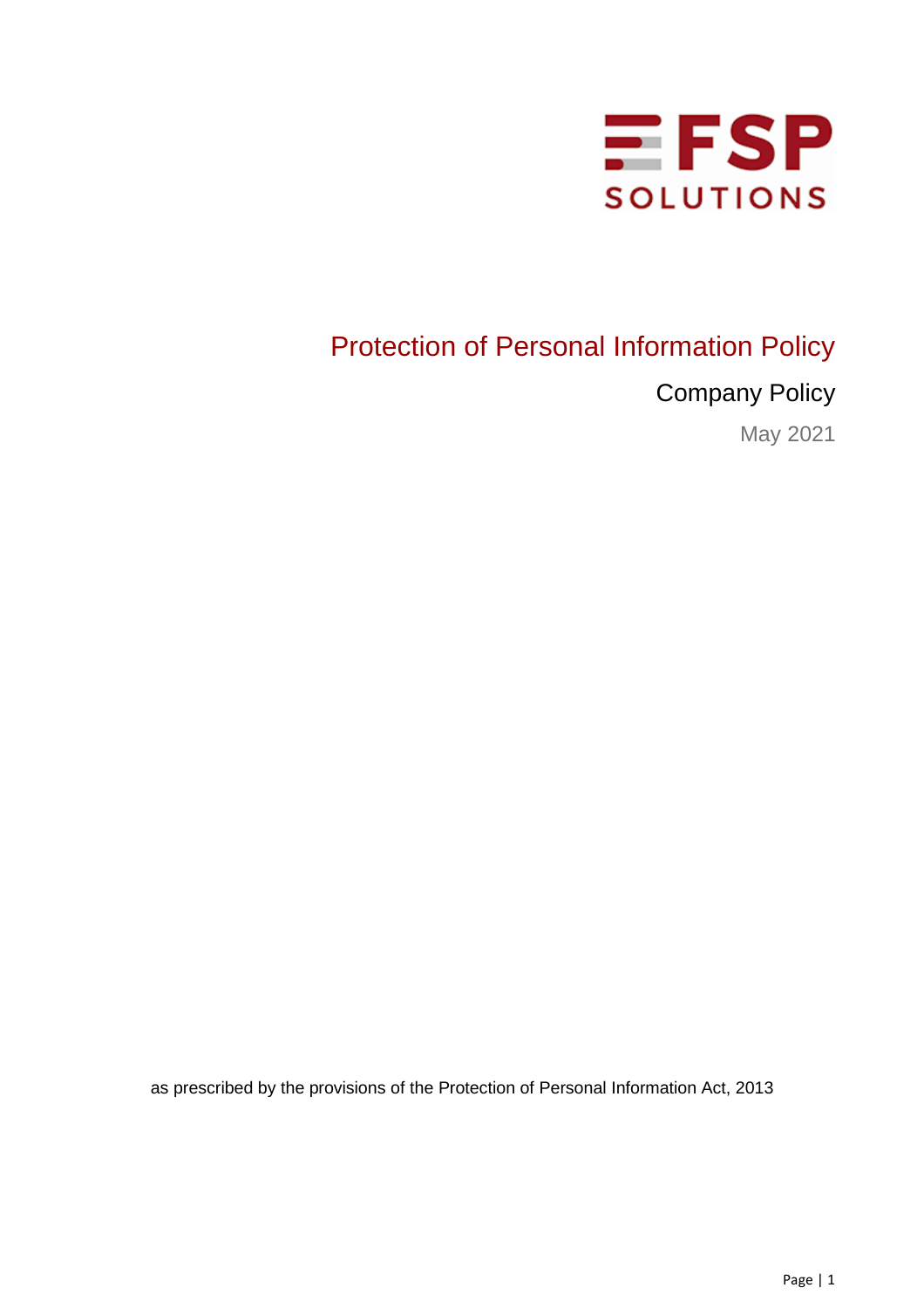## **TABLE OF CONTENTS**

| 1.             | Interpretation                                                            | 3              |  |
|----------------|---------------------------------------------------------------------------|----------------|--|
| 2.             | Introduction                                                              | 7              |  |
| 3.             | Purpose                                                                   | $\overline{7}$ |  |
| 4.             | Availability                                                              | 8              |  |
| 5.             | Company details                                                           | 8              |  |
| 6.             | The Information Officer                                                   | 8              |  |
| 7 <sub>1</sub> | Categories of Personal Information                                        | 9              |  |
| 8.             | Lawful processing of Personal Information                                 | 10             |  |
| 9.             | Additional rights                                                         | 12             |  |
| 10.            | The processing of Personal Information and related matters                | 12             |  |
| 11.            | International transfer of Personal Information<br>13                      |                |  |
| 12.            | Incident Management Plan                                                  | 15             |  |
| 13.            | <b>Remedies</b>                                                           | 16             |  |
| 14.            | Appendices                                                                |                |  |
| 13.1           | Appendix 1: Objection to the processing of Personal Information in        | 18             |  |
|                | terms of section 11(3) of the Act                                         |                |  |
| 13.2           | Appendix 2: Request for correction or deletion of Personal Information or | 20             |  |
|                | destroying or deletion of record of Personal Information in               |                |  |
|                | terms of section 24(1) of the Act                                         |                |  |
| 13.3           | Appendix 3: Complaint Form                                                | 22             |  |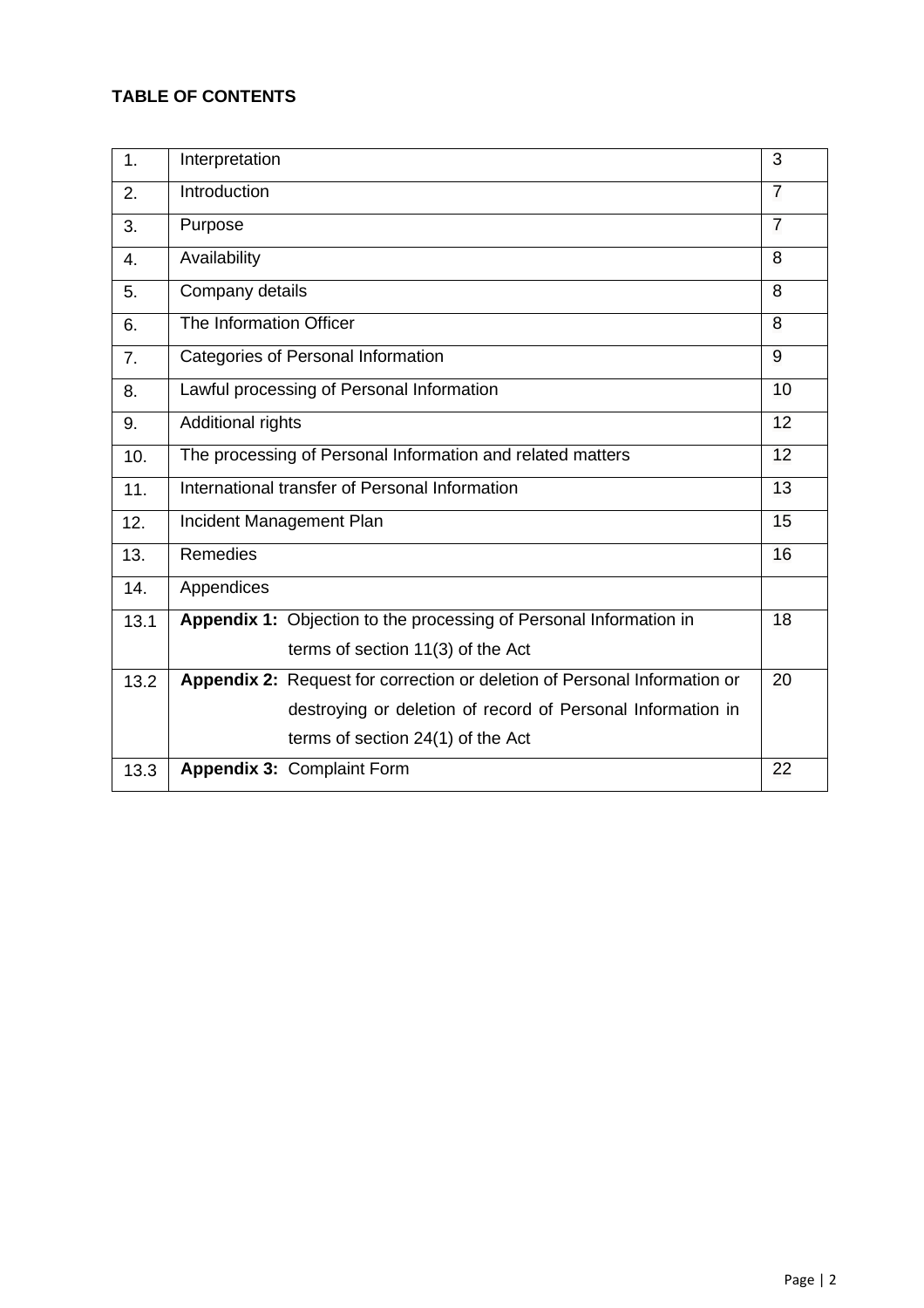#### **1. INTERPRETATION**

- 1.1. FSP Solutions (Pty) Ltd is defined as a private body in terms of the Act.
- 1.2. In this policy document, unless the context indicates a contrary intention, the following words and expressions shall bear the meanings assigned to them and cognate words and expressions shall bear corresponding meanings:

| 1.2.1 | "the Act"           | the Protection of Personal Information Act                                                   |
|-------|---------------------|----------------------------------------------------------------------------------------------|
|       |                     | No 4 of 2013 and the Regulations to the Act;                                                 |
| 1.2.2 | <b>"Biometrics"</b> | a technique of personal identification that is                                               |
|       |                     | physiological<br>based on physical,<br>or                                                    |
|       |                     | behavioural characterisation including blood                                                 |
|       |                     | typing, fingerprinting, DNA analysis, retinal<br>scanning and voice recognition;             |
| 1.2.3 | "Clients"           | refer to any natural or juristic person                                                      |
|       |                     | including insurers, brokers and others, to                                                   |
|       |                     | whom the Services are rendered and a                                                         |
|       |                     | reference to "you" / "your" is a reference to<br>the Clients or Data Subject as the case may |
|       |                     | be;                                                                                          |
|       | 1.2.4 "Consent"     | any voluntary, specific, and informed                                                        |
|       |                     | expression of will in terms of which                                                         |
|       |                     | permission is given for the processing of                                                    |
|       |                     | Personal Information;                                                                        |
| 1.2.5 | "Constitution"      | the Constitution of the Republic of South                                                    |
|       |                     | Africa, 1996;                                                                                |
| 1.2.6 | "Data Subject"      | means the Person to whom Personal                                                            |
|       |                     | Information relates, includes the Clients and                                                |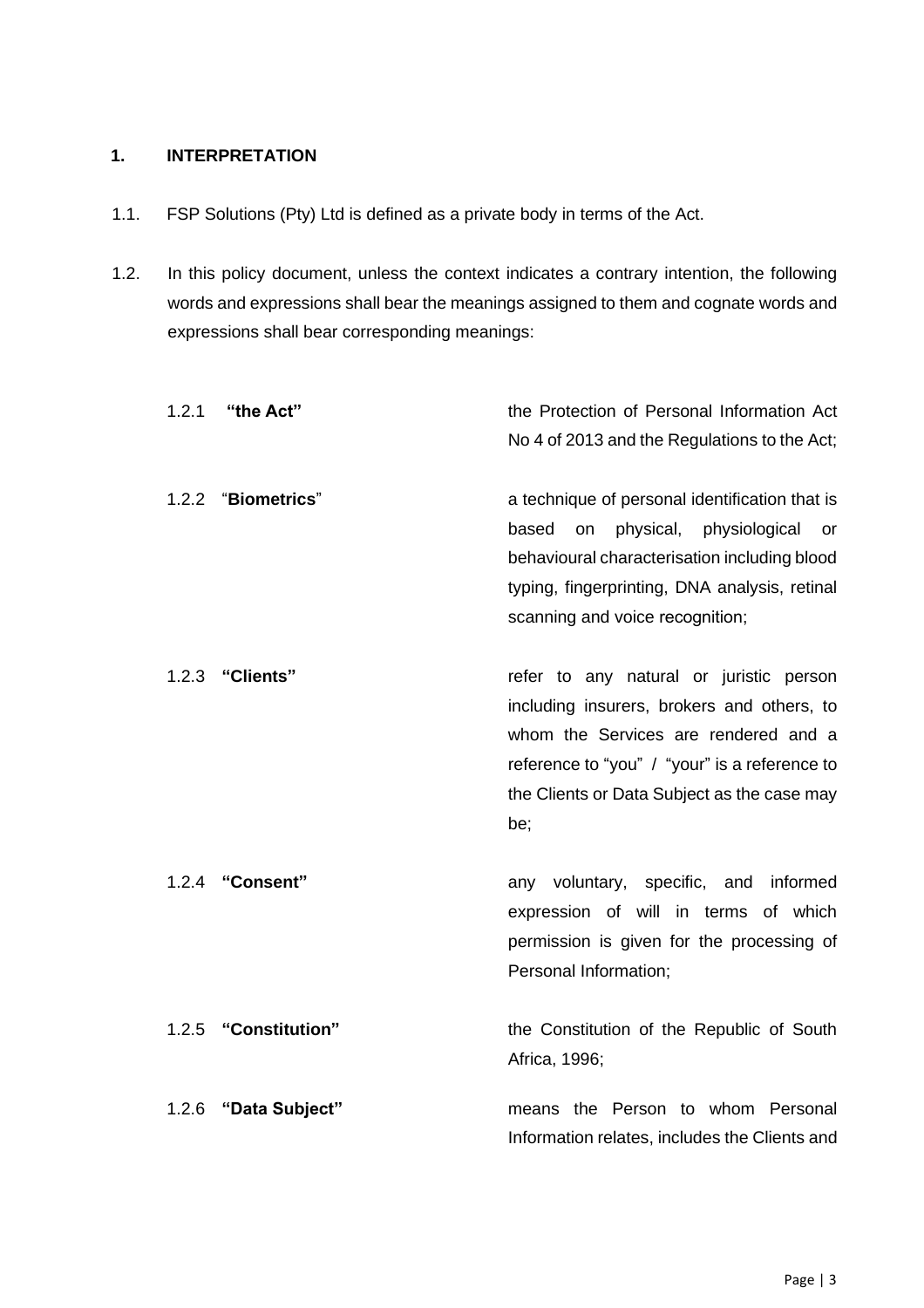a reference to "you" / "your" is a reference to such Data Subject;

| 1.2.7 "De-Identify" |  |  |                                   |  | to delete any information that identifies a |
|---------------------|--|--|-----------------------------------|--|---------------------------------------------|
|                     |  |  |                                   |  | Data Subject, can be used or manipulated,   |
|                     |  |  |                                   |  | or can be linked by a reasonably            |
|                     |  |  |                                   |  | foreseeable method to other information     |
|                     |  |  | that identifies the Data Subject; |  |                                             |
|                     |  |  |                                   |  |                                             |

- 1.2.8 **"Electronic Communication"** any text, voice, sound, or image message sent over an electronic communications network which is stored in the network or in the recipient's terminal equipment until it is collected by the recipient;
- 1.2.9 **"Filing System"** any structured set of Personal Information, whether centralised, decentralised, or dispersed on a functional or geographical basis, which is accessible according to specific criteria; 1.2.10 **"FSP Solutions"** FSP Solutions (Pty) Ltd, registration number
	- 2003/000619/07 referred to in the policy document as FSP Solutions or "we" / "us" / "our" and includes FSP Commercial and Sales4CE;

1.2.11 **"FSP Commercial"** refers to FSP Commercial Online (Pty) Ltd, registration no: 2006/018037/07;

1.2.12 **"Information Officer"** the individual appointed in terms of the Act and includes the Deputy Information Officer;

1.2.13 **"Operator"** a person who processes Personal Information for FSP Solutions in terms of a contract or mandate, without coming under the direct authority of FSP Solutions;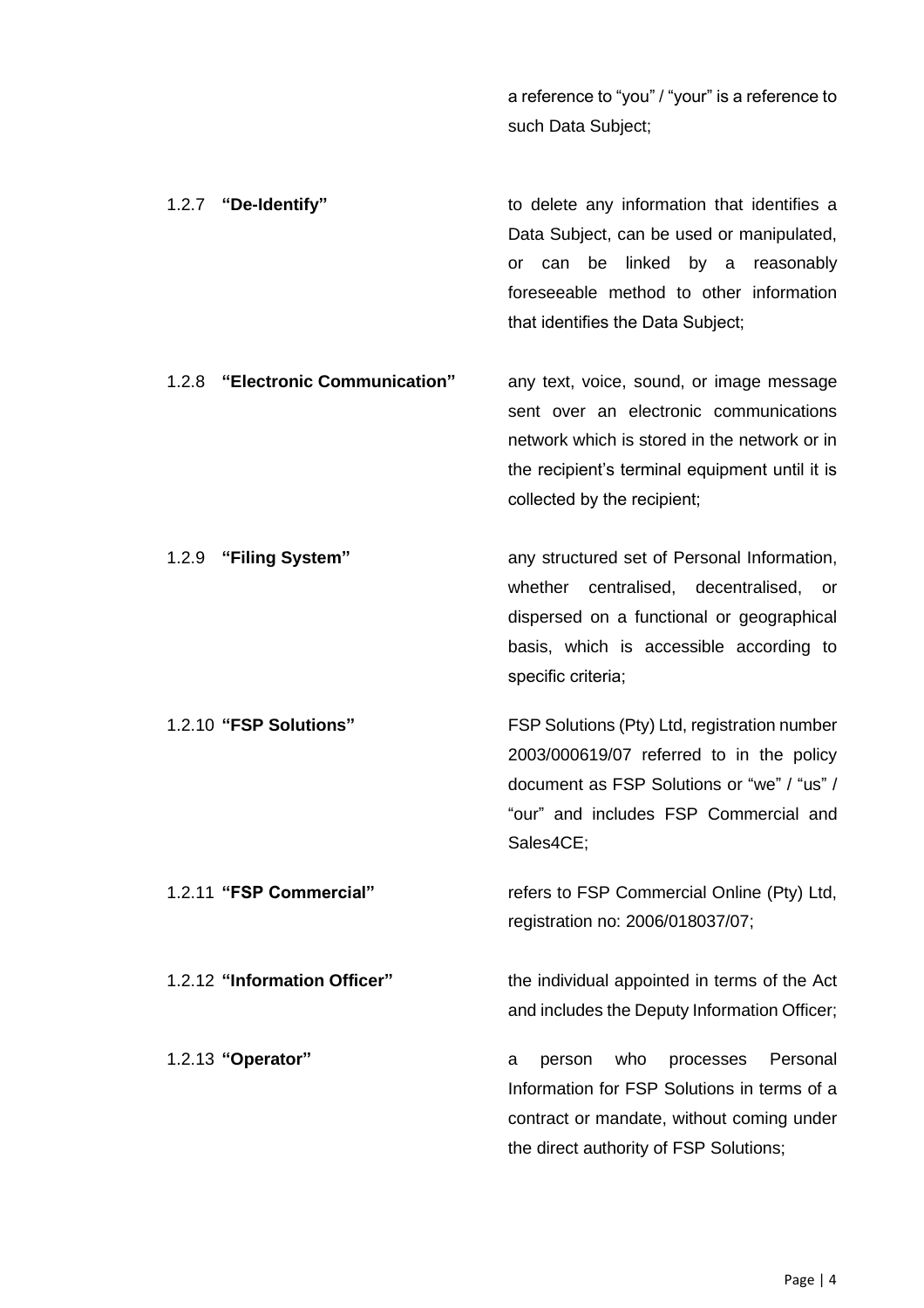| 1.2.14 "PAIA"                 | the Promotion of Access to Information Act<br>No 2 of 2000 and the Regulations;                                                                                                                                                                                                                                                                                                                       |
|-------------------------------|-------------------------------------------------------------------------------------------------------------------------------------------------------------------------------------------------------------------------------------------------------------------------------------------------------------------------------------------------------------------------------------------------------|
| 1.2.15 "Person"               | a natural or juristic person as the case may<br>be;                                                                                                                                                                                                                                                                                                                                                   |
| 1.2.16 "Personal Information" | the information set out in paragraph 7 below<br>and includes Special Personal Information;                                                                                                                                                                                                                                                                                                            |
| 1.2.17 "PIIA"                 | a Personal Information Impact Assessment<br>for purposes of establishing a record of the<br>manner in which Personal Information is<br>being processed and to evaluate the impact<br>thereof on the privacy rights of Persons;                                                                                                                                                                        |
| 1.2.18 "Policy"               | this policy and the annexures thereto;                                                                                                                                                                                                                                                                                                                                                                |
| 1.2.19 "Processing"           | includes anything that is done with Personal<br>Information and includes any operation or<br>activity, whether or not by automated means<br>concerning Personal Information including:                                                                                                                                                                                                                |
|                               | collection,<br>recording,<br>receipt,<br>the<br>organisation,<br>collation,<br>storage,<br>updating<br>modification,<br>retrieval.<br>or<br>alteration, consultation, or use;<br>dissemination<br>of<br>by<br>means<br>transmission, distribution or making<br>available in any other form; or<br>merging, linking, as well as restriction,<br>degradation, erasure or destruction of<br>information; |
| 1.2.20 "Record"               | any recorded information regardless of form                                                                                                                                                                                                                                                                                                                                                           |

or medium in the possession or under the control of FSP Solutions whether or not it was created by FSP Solutions and regardless of when it came into existence;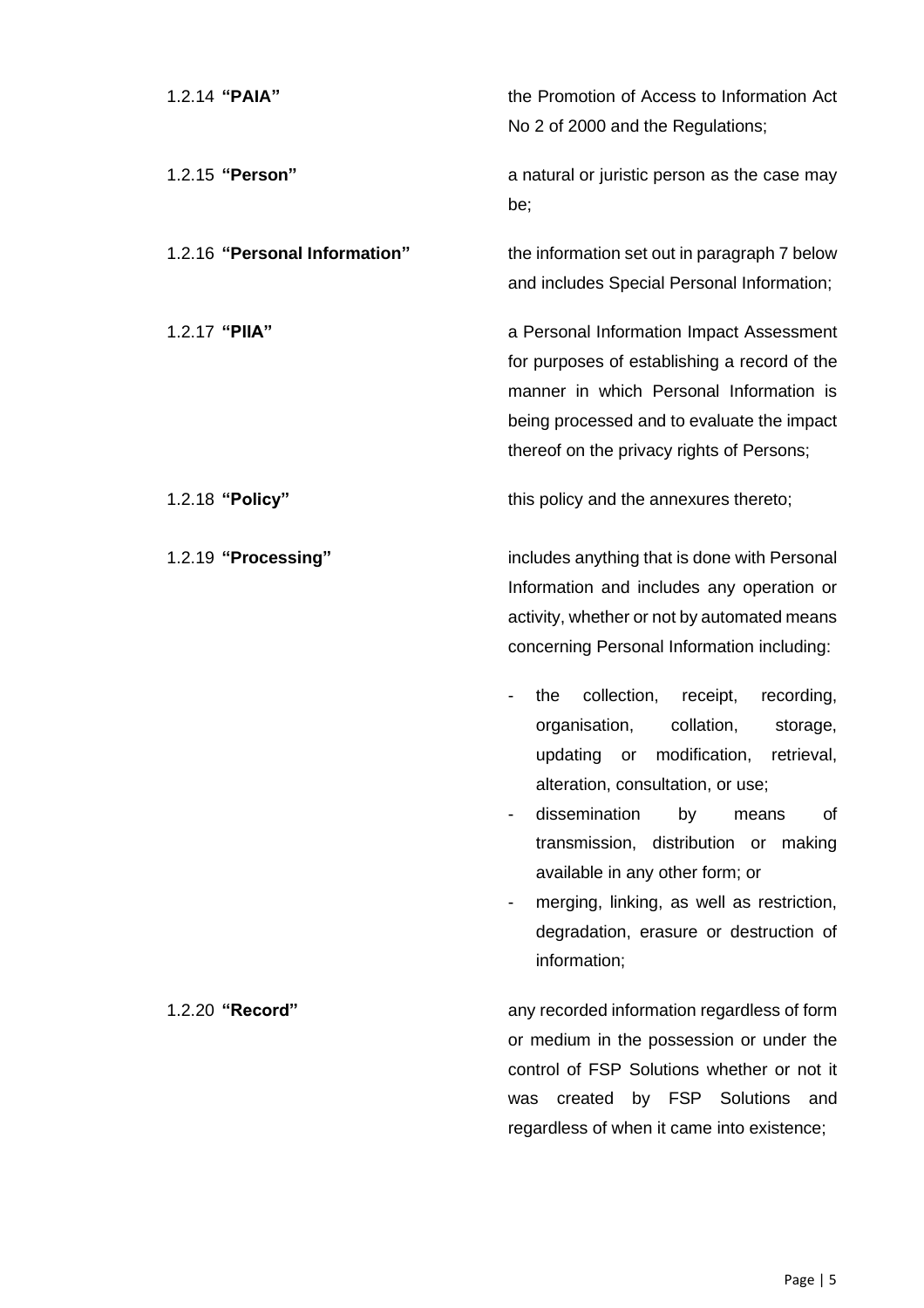| 1.2.21 "Regulator"                    | the Information Regulator as established in<br>terms of section 39 of the Act;                                                                                                                                                                                                                                                                                                                                                                               |
|---------------------------------------|--------------------------------------------------------------------------------------------------------------------------------------------------------------------------------------------------------------------------------------------------------------------------------------------------------------------------------------------------------------------------------------------------------------------------------------------------------------|
| 1.2.22 "Re-identify"                  | in relation to personal information of a Data<br>Subject, means to resurrect any information<br>that has been De-identified, that identifies<br>Data Subject, can be used<br>the<br>or<br>manipulated by a reasonably foreseeable<br>method to identify the Data Subject, or can<br>be linked by a reasonably foreseeable<br>method to other information that identifies<br>the Data Subject;                                                                |
| 1.2.23 "Sales4CE"                     | refers to Sales4CE Outsourcing (Pty) Ltd,<br>registration no: 2002/021983/07;                                                                                                                                                                                                                                                                                                                                                                                |
| 1.2.24 "Special Personal Information" | Personal information as referred to in<br>section 26, relating to race or ethnicity,<br>political opinions, religious or philosophical<br>beliefs, trade union membership, physical or<br>mental health, sexual life, any actual or<br>alleged criminal offences or penalties,<br>national identification number, or any other<br>information that may be deemed to be<br>sensitive under applicable law, including the<br>personal information of children; |
| 1.2.25 "Service providers"            | third party providers of various services that<br>FSP Solutions engage with, including but<br>not limited to, providers of information<br>technology, communication, file storage,<br>data storage, copying, printing, accounting,<br>or auditing services, legal advisors, insurers<br>and other professional advisors;                                                                                                                                     |
| 1.2.26 "the Services"                 | Intermediary services by FSP Solutions in<br>terms of the Short Term Insurance Act,                                                                                                                                                                                                                                                                                                                                                                          |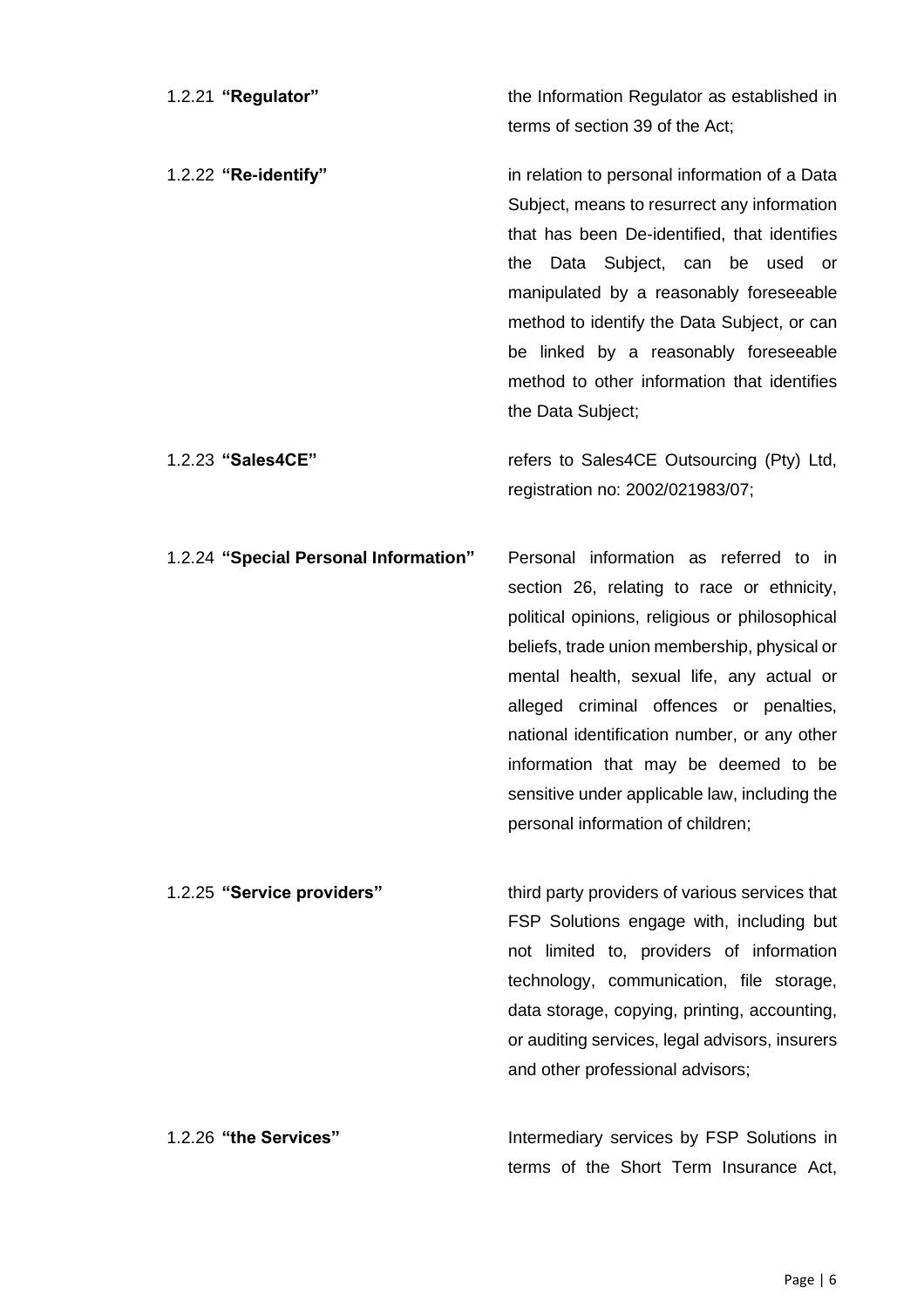1998, Binder functions in terms of Binder agreements between FSP Solutions and insurers and any ancillary services;

1.2.27 **"Unique Identifier"** any identifier that is assigned to a Data Subject and is used by FSP Solutions for the purposes of the operations of FSP Solutions and that uniquely identifies that Data Subject in relation to FSP Solutions, i.e., an identity number;

1.2.28 **"Website"** any website operated or maintained by FSP Solutions or on our behalf.

#### **2. INTRODUCTION**

- 2.1 FSP Solutions is the leading independent insurance quotations aggregator for car, home and business insurance, facilitating the products of most of South Africa's leading insurers. FSP Solutions offers an extensive and comprehensive range of intermediary services and binding functions in terms of binder agreements.
- 2.2 We promote the responsible use of Personal Information which is critical to our business objectives and reputation.
- 2.3 For this purpose, we have adopted an internal compliance framework *inter alia* to ensure the lawful processing of Personal Information and that adequate measures are developed, implemented, maintained, and monitored to protect Personal Information and Special Personal Information.

#### **3. PURPOSE**

- 3.1 The purpose of this Policy is to establish the compliance framework referred to above.
- 3.2 This Policy aims to ensure the exercise of effective control over the processing of Personal Information in the course and scope of rendering the Services.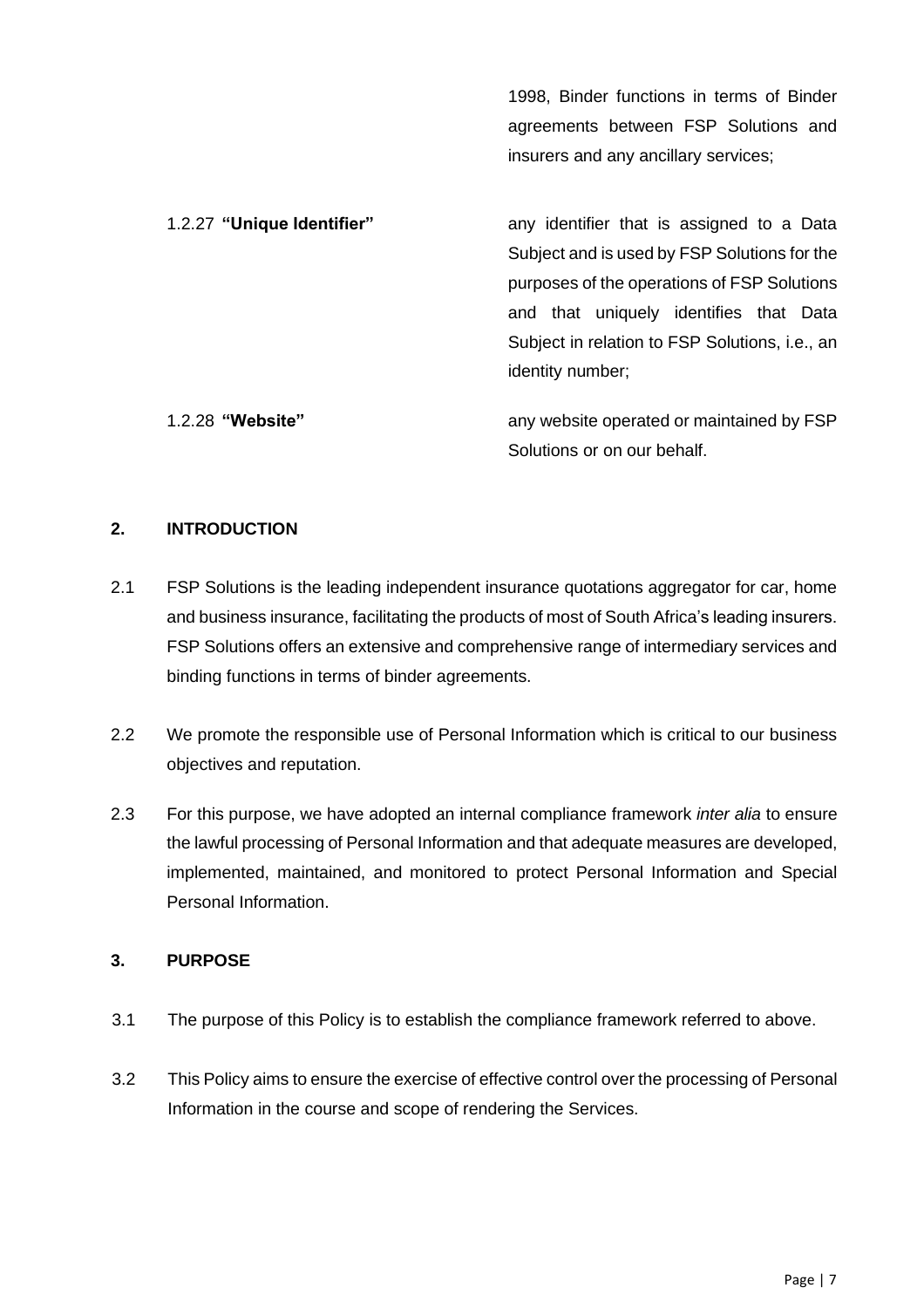3.3 By providing us with Personal Information and Consent, you have consented to the processing of your Personal Information subject to the terms of this Policy.

#### **4. AVAILABILITY OF THE POLICY**

- 4.1 This Policy is made available in terms of section 4(1)(c) of the Regulations to the Act.
- 4.2 Copies of the Policy can be obtained from the Information Officer or from our Website.

#### **5. COMPANY DETAILS**

| Physical address: | Porta Nova Building, Corporate Park South, |
|-------------------|--------------------------------------------|
|                   | Gazelle Close, Midrand, South Africa       |
| Postal address:   | P.O. Box 50030, Randjiesfontein, 1683      |
| Telephone number: | +27 10 001 2602                            |
| E-mail address:   | info@fspsolutions.com                      |
| Website:          | http://fspsolutionstowers.com              |

#### **6. INFORMATION OFFICER**

- 6.1 The Act prescribes the appointment of an Information Officer where such Information Officer is responsible to, *inter alia*, encourage compliance with the conditions for the lawful processing of Personal Information, to ensure that PIIA's are done, to ensure internal measures are developed together with adequate systems to process requests for information or access thereto and to ensure internal awareness is created within FSP Solutions through training and other awareness measures.
- 6.2 FSP Solutions has opted to appoint an Information Officer and Deputy Information Officer to ensure compliance as well as to oversee the required functions in terms of the Act.
- 6.3 The contact details of the Information Officer and Deputy Information Officer are as follows:

| Information Officer: | Lucas Bothma                               |
|----------------------|--------------------------------------------|
| Physical address:    | Porta Nova Building, Corporate Park South, |
|                      | Gazelle Close, Midrand, South Africa       |
| Postal address:      | P.O. Box 50030, Randjiesfontein, 1683      |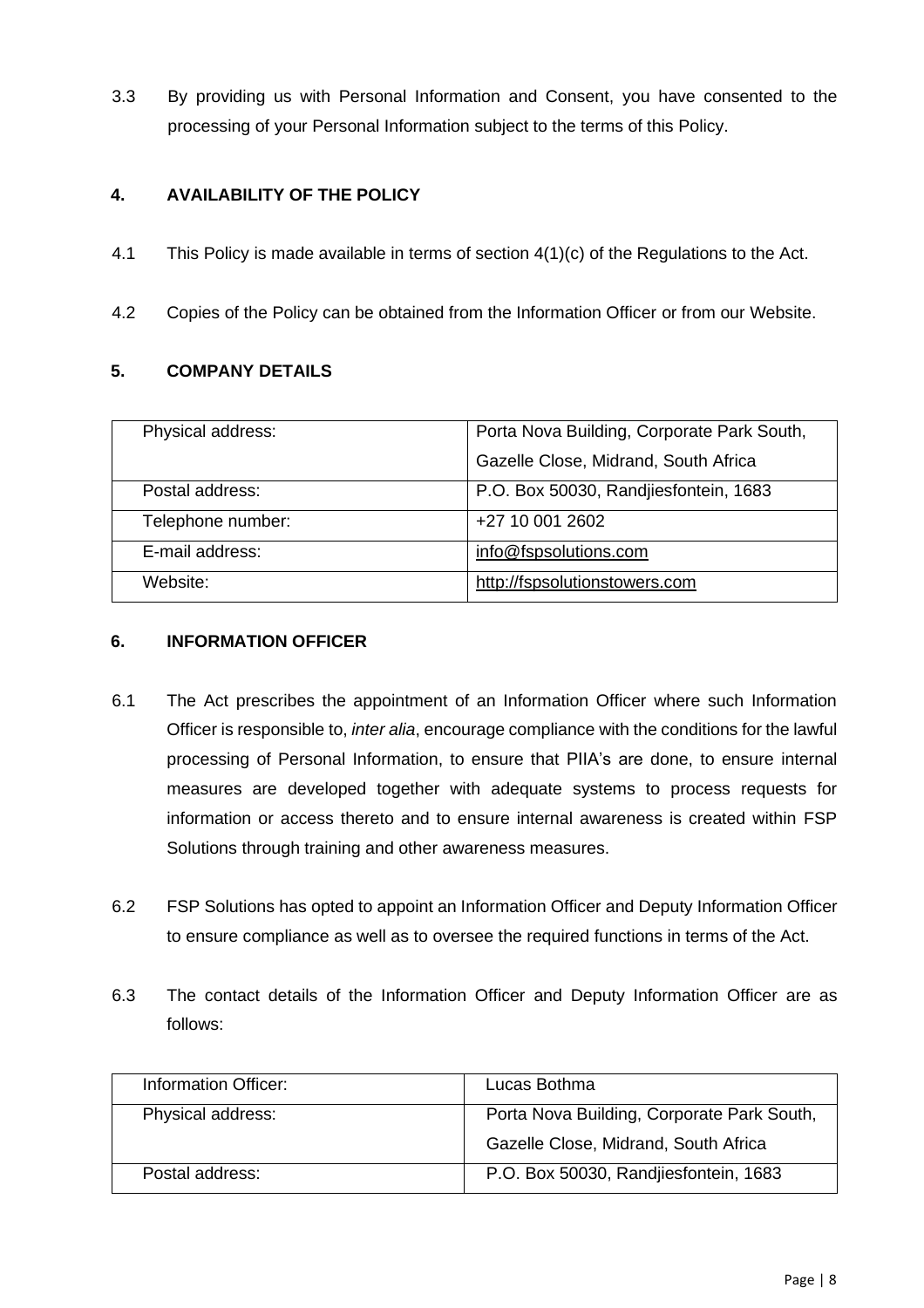| Telephone number: | +27 10 001 2602 or +27 82 498 5544 |
|-------------------|------------------------------------|
| E-mail address:   | lucas@fspsolutions.com             |

| <b>Deputy Information Officer:</b> | Retha Bothma                               |
|------------------------------------|--------------------------------------------|
| Physical address:                  | Porta Nova Building, Corporate Park South, |
|                                    | Gazelle Close, Midrand, South Africa       |
| Postal address:                    | P.O. Box 50030, Randjiesfontein, 1683      |
| Telephone number:                  | +27 10 001 2602 or +27 82 379 0321         |
| E-mail address:                    | retha@fspsolutions.com                     |

#### **7. CATEGORIES OF PERSONAL INFORMATION**

- 7.1. We may collect or obtain Personal Information about you, and other parties such as policy holders and their representatives:
	- 7.1.1 directly from you;
	- 7.1.2 in the course of our relationship with you;
	- 7.1.3 in the course of providing the Services to you;
	- 7.1.4 when you make your Personal Information public; and
	- 7.1.5 when you visit and/or interact with our Website.
- 7.2. We may also receive Personal Information about you from third parties.
- 7.3. The Personal Information in the context of the Act can relate to any of the below identifiable characteristics in respect of a Person:
	- 7.3.1 Personal details: race, pregnancy, marital status, ethnic, or social origin, colour, sexual orientation, physical or mental health, well-being, disability;
	- 7.3.2 Demographic information: gender, age, nationality, salutation, title, and language preferences;
	- 7.3.3 Unique Identifier information: passport or national identity number, utility provider details, bank statements, tenancy agreements;
	- 7.3.4 Contact detail: e-mail address, physical address, telephone number, location information, online identifier, or other particular assignment to the person;
	- 7.3.5 Contract details: details of individuals entering into service or other agreements with FSP Solutions, Personal Information included in correspondence, documents, evidence, or other materials that FSP Solutions processes in the course of providing the Services;
	- 7.3.6 Attendance records: details of meetings and other events organised by or on behalf of FSP Solutions that you have attended;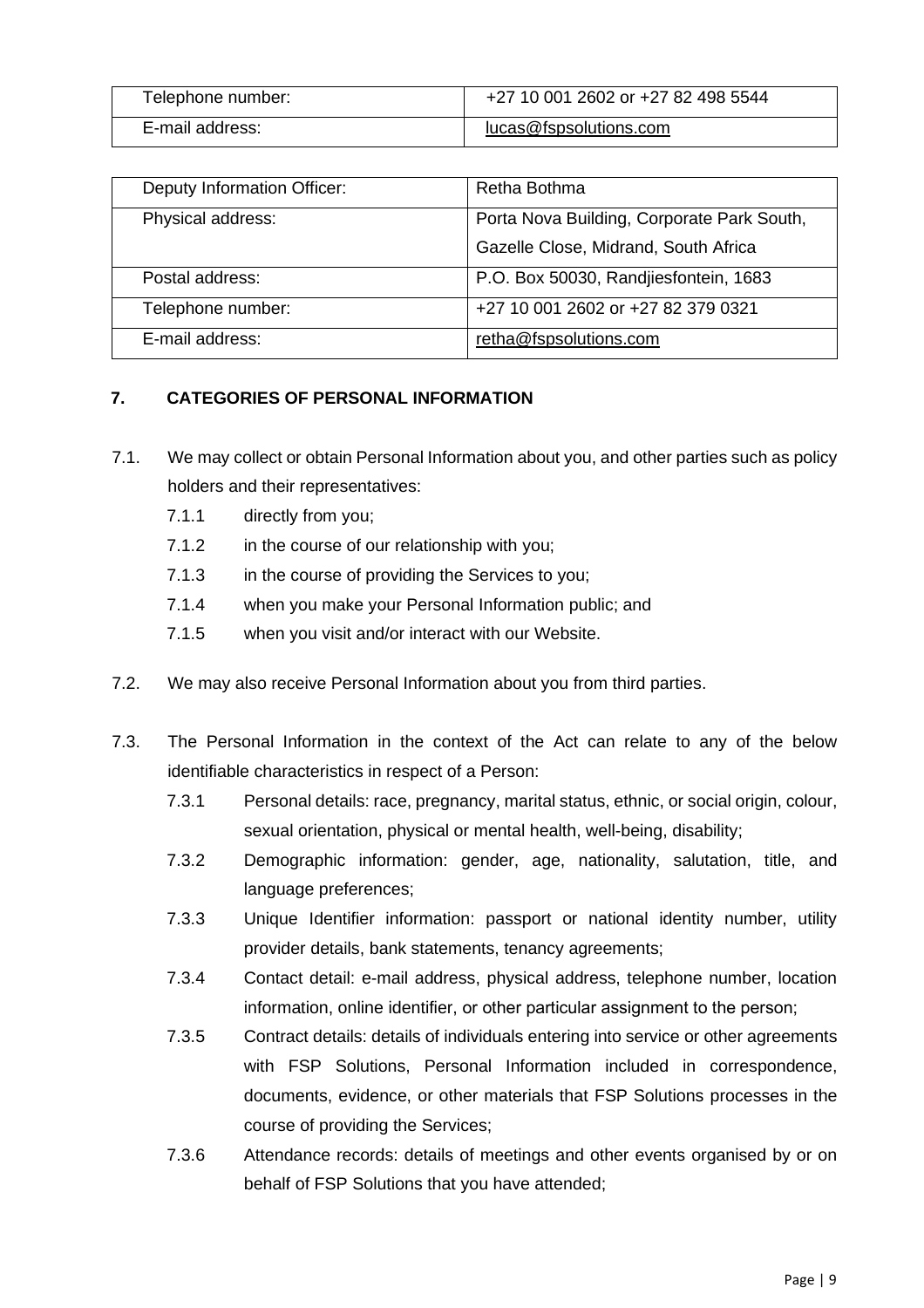- 7.3.7 Consent records: records of any consents given, together with the date and time, means of consent and any related information;
- 7.3.8 Payment details: billing address, payment method, bank account number or credit card number, invoice records, payment records, SWIFT details, IBAN details, payment amount, payment date, and records of cheques;
- 7.3.9 Correspondence sent by the person that is implicitly or explicitly of a private or confidential nature or further correspondence that would reveal the contents of the original correspondence;
- 7.3.10 Data relating to visits to our Website: the device type, operating system, browser type, browser settings, IP address, language settings, dates and times of connecting to the Website, and other technical communications information;
- 7.3.11 Content and advertising data: records of interactions with our online advertising platform, records of advertising and content displayed on pages displayed to you, and any interaction individuals may have had with such content or advertising (including, but not limited to, mouse hover, mouse clicks and any forms completed).
- 7.3.12 Information relating to the education or the medical, financial, criminal or employment history of the person;
- 7.3.13 Biometrics; and
- 7.3.14 The personal opinions, views, or preferences; religion, conscience, belief, or culture.
- 7.4. Where we need to process Special Personal Information, we will do so in the course and scope of rendering the Services, for a legitimate purpose, and in accordance with applicable law.

#### **8. LAWFUL PROCESSING OF PERSONAL INFORMATION**

- 8.1 Personal Information will either be processed directly by FSP Solutions or may be processed by an Operator.
- 8.2 The following conditions as set out in Chapter 3 of the Act are applicable for the lawful processing of Personal Information:

| <b>Accountability</b> | We are accountable for complying with the measures as prescribed in |  |
|-----------------------|---------------------------------------------------------------------|--|
|                       | the Act:                                                            |  |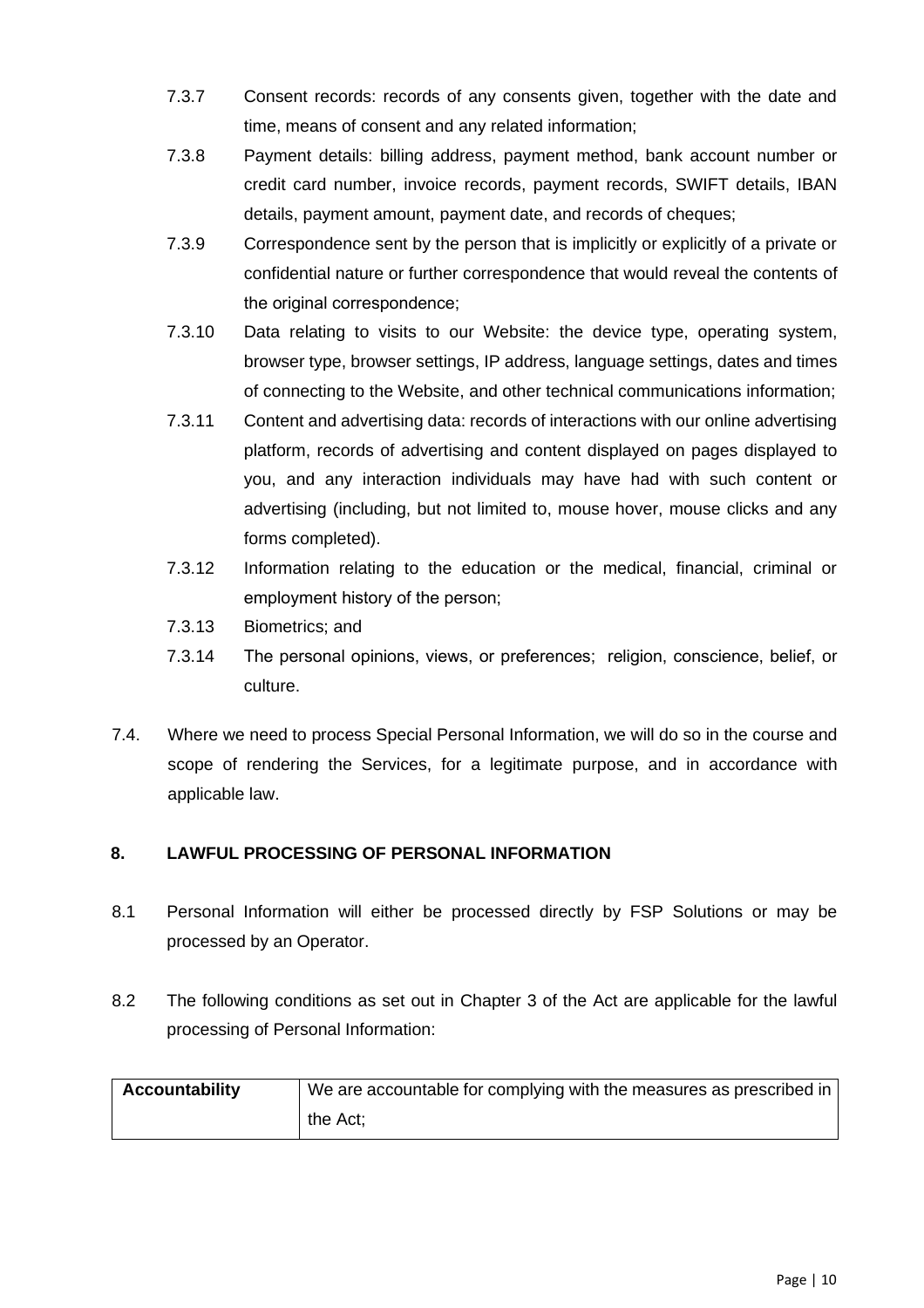|                           | To enable FSP Solutions to exercise the control over personal             |  |  |
|---------------------------|---------------------------------------------------------------------------|--|--|
|                           | information required by this condition two critical control measures      |  |  |
|                           | need to be established and maintained:                                    |  |  |
|                           | - the personal information being processed by us needs to be              |  |  |
|                           | identified; and                                                           |  |  |
|                           | - We must identify and appoint a person (or persons) (the Information     |  |  |
|                           | Officer) charged with the safeguarding of personal information.           |  |  |
|                           |                                                                           |  |  |
| <b>Processing</b>         | Personal Information may only be processed lawfully and in a              |  |  |
| <b>Limitation</b>         | reasonable manner that does not infringe on your right to privacy.        |  |  |
|                           | Processing is lawful and justifiable if it is carried out in terms of the |  |  |
|                           | provisions of paragraphs 11(1)(b) to (f) of the Act.                      |  |  |
|                           | FSP Solutions will restrict its processing of Personal Information to     |  |  |
|                           | data which is sufficient for the fulfilment of the primary and legitimate |  |  |
|                           | purpose for which it was collected. Your consent is required, and you     |  |  |
|                           | may object to the processing of Personal Information. You will be         |  |  |
|                           | required to complete Annexure 1 if you object to the processing of        |  |  |
|                           | your Personal Information.                                                |  |  |
| <b>Purpose</b>            | This condition entails three separate elements, the collection for a      |  |  |
| <b>Specification</b>      | specific purpose, that the data subject is aware of the purpose of        |  |  |
|                           | collection and the retention of personal information for no longer than   |  |  |
|                           | it may be required.                                                       |  |  |
|                           | Personal Information will be collected for a specific and explicitly      |  |  |
|                           | defined purpose related to a function or activity of FSP Solutions. We    |  |  |
|                           | shall only retain and store Personal Information in the Filing System     |  |  |
|                           | for the period for which the data is required to serve its primary        |  |  |
|                           | purpose or a legitimate interest or for the period required to comply     |  |  |
|                           | with applicable legislation, whichever is longer. Records containing      |  |  |
|                           | Personal Information will be destroyed or deleted as soon as              |  |  |
|                           | reasonably practicable. This will be done in a manner that will prevent   |  |  |
|                           | the reconstruction of the document.                                       |  |  |
| <b>Further Processing</b> | The further processing of any Personal Information must be                |  |  |
| Limitation                | compatible with the purpose for which it was initially collected.         |  |  |
|                           | Further processing of Personal Information must be in accordance          |  |  |
|                           | with the purpose for which it was initially collected as indicated above  |  |  |
|                           | and may include the De-identification and Re-identification of            |  |  |
|                           | Personal Information.                                                     |  |  |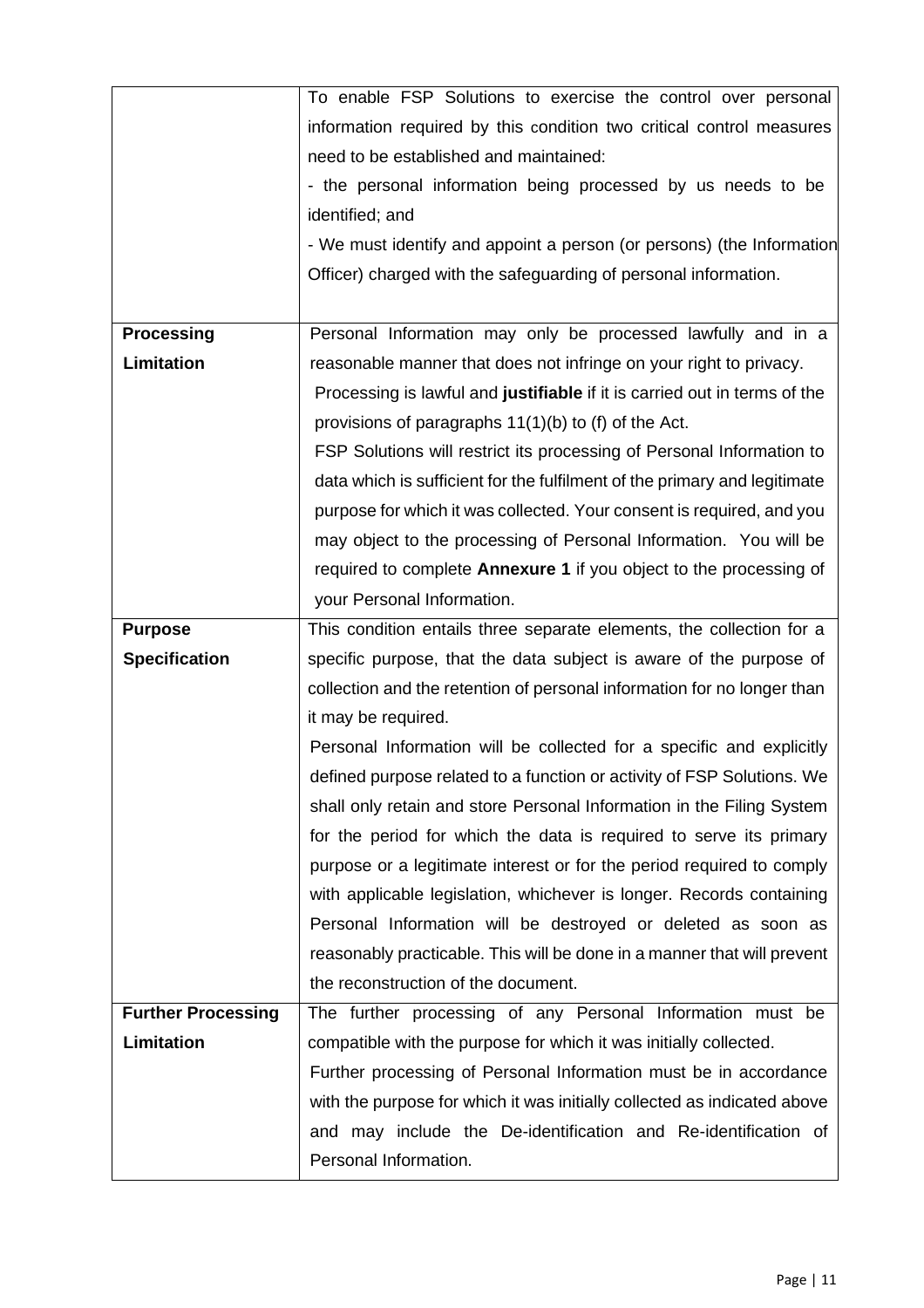| <b>Information Quality</b>  | The Personal Information provided to FSP Solutions should be             |
|-----------------------------|--------------------------------------------------------------------------|
|                             | accurate, complete, and up to date and we must be informed of any        |
|                             | changes.                                                                 |
| <b>Openness</b>             | All documentation related to processing operations will be maintained    |
|                             | by FSP Solutions in its Filing System in accordance with section 51      |
|                             | of PAIA. We will inform you of the information being collected, the      |
|                             | purpose for which the information is being collected and whether the     |
|                             | information will be transferred to third parties.                        |
|                             | FSP Solutions is obliged to ensure that the data subject is aware of:    |
|                             | - the information being collected and if not from a data subject, the    |
|                             | source from which it is collected;                                       |
|                             | - The name and address of the responsible party;                         |
|                             | - The purpose of collection;                                             |
|                             | - Whether the supply of information by the data subject is voluntary or  |
|                             | mandatory;                                                               |
|                             | - The consequences of failure to provide information;                    |
|                             | - Law authorising or requiring the collection of information;            |
|                             | - If to be transferred to a third country or international organisation, |
|                             | the level of protection afforded to the information; and                 |
|                             | - Any further relevant information                                       |
|                             |                                                                          |
| <b>Security Safeguards:</b> | FSP Solutions implements appropriate technical and organisational        |
|                             | security measures to protect your Personal Information against           |
|                             | accidental or unlawful destruction, loss, alteration, unauthorised       |
|                             | disclosure, unauthorised access, in accordance with applicable law.      |
|                             | Where there are reasonable grounds to believe that your Personal         |
|                             | Information has been accessed or acquired by any unauthorised            |
|                             | person you will be notified in writing. Because the internet is an open  |
|                             | system, the transmission of information via the internet is not          |
|                             | completely secure. Although we implement all reasonable measures         |
|                             | to protect your Personal Information, we cannot guarantee the            |
|                             | security of any information transmitted using the internet and we        |
|                             | cannot be held liable for any loss of privacy occurring during such      |
|                             | transmission.                                                            |
| <b>Your Participation</b>   | You are entitled to request FSP Solutions to confirm whether we hold     |
|                             | Personal Information about you or to request the record from us          |
|                             | including details of any third parties who have or had access to the     |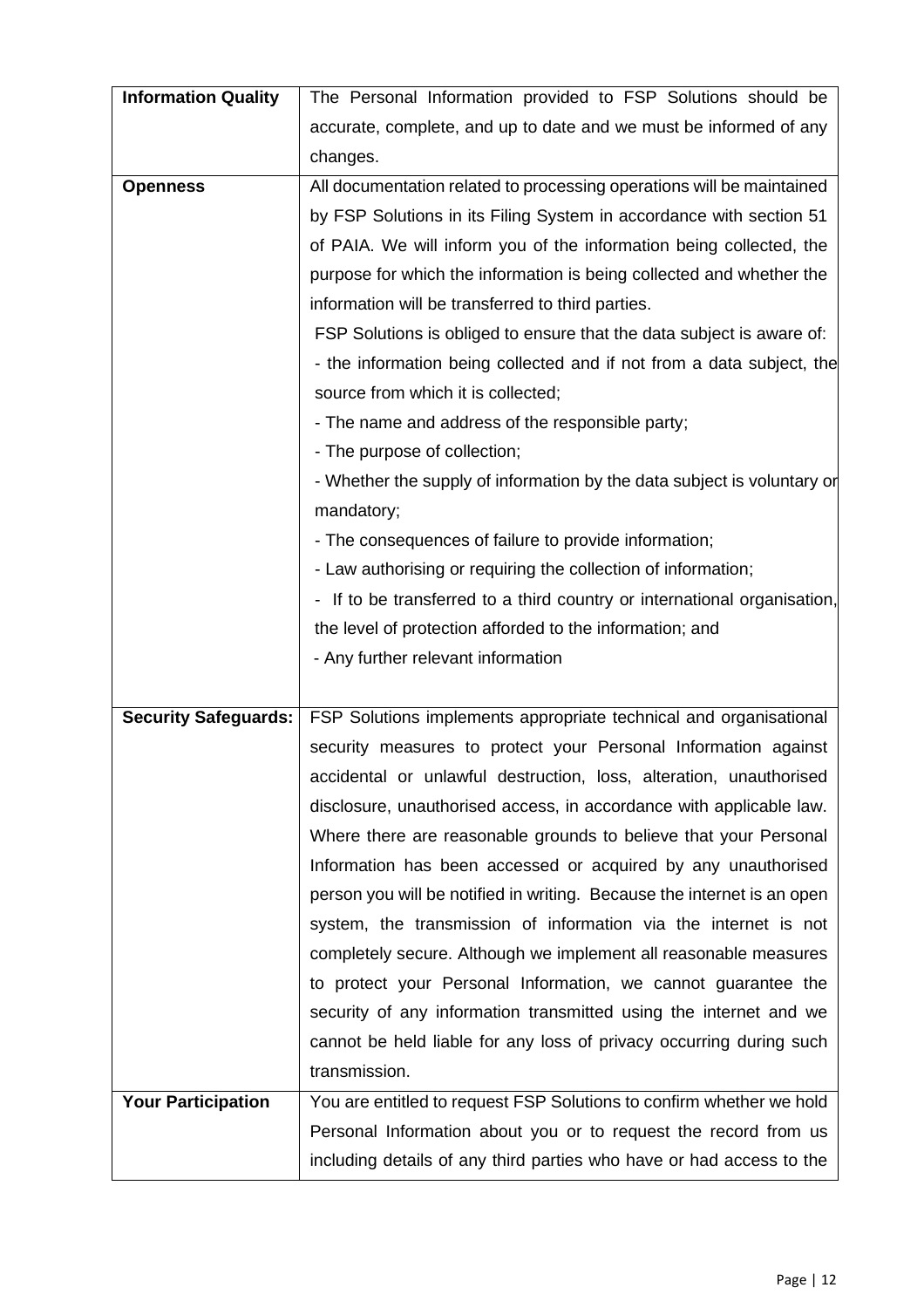| information. You may request FSP Solutions to correct or delete        |
|------------------------------------------------------------------------|
| Personal Information that is inaccurate, irrelevant, excessive, out of |
| date, incomplete, misleading, obtained unlawfully; or destroy or       |
| delete a record of Personal Information about you that FSP Solutions   |
| is no longer authorised to retain. Please refer to Appendix 2.         |

#### **9. ADDITIONAL RIGHTS**

In addition to the rights as contemplated above, the following rights are afforded to you:

- 9.1 You have the right not to have your Personal Information processed for purposes of direct marketing by means of unsolicited electronic communications from third parties unknown to you.
- 9.2 FSP Solutions is not permitted to provide your Personal Information to any third party for direct marketing purposes without your consent.

#### **10. THE PROCESSING OF PERSONAL INFORMATION AND RELATED MATTERS**

- 10.1 FSP Solutions will process your Personal Information in the ordinary course of its business and for purposes of rendering the Services.
- 10.2 Your Personal Information may be subject to processing during the course of various activities, including, without limitation, to the following:
	- 10.2.1 providing the Services;
	- 10.2.2 analysis, evaluation, review, and collation of information in order to determine legal and contractual compliance, prepare or comment on opinions, memoranda, agreements, correspondence, reports, publications, documents relating to legal proceedings and other documents and records (whether in electronic or any other medium whatsoever);
	- 10.2.3 compliance with applicable laws and fraud prevention;
	- 10.2.4 transfer of information to our Service Providers, Clients and other third parties for legitimate purposes;
	- 10.2.5 recruitment;
	- 10.2.6 training;
	- 10.2.7 risk assessments, PIIA's, information security management, statistical purposes, trend analysis and planning purposes;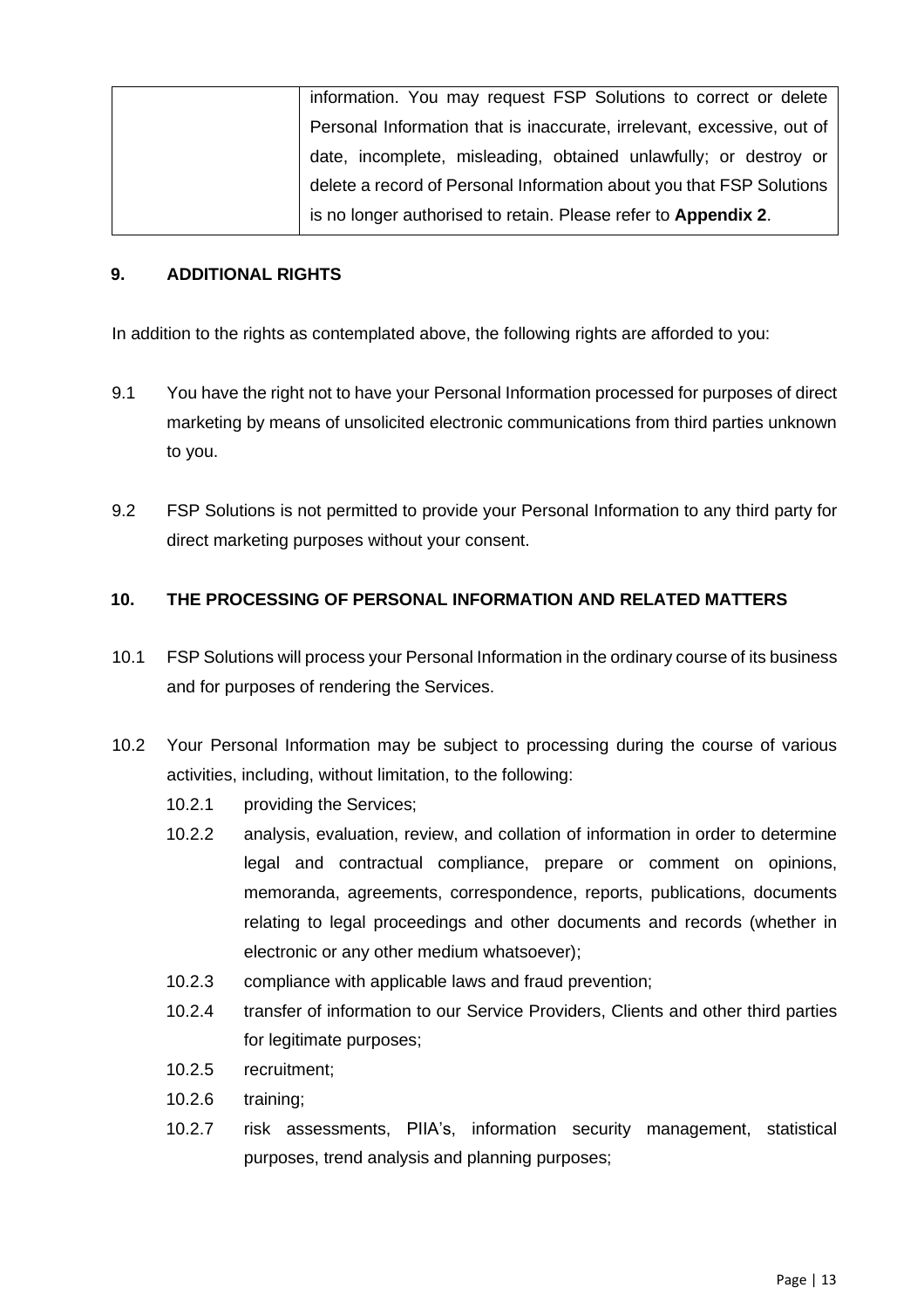- 10.2.8 corruption detection, prevention, investigation, and prosecution;
- 10.2.9 monitoring and recording calls and electronic communications with you for quality, training, investigation, and fraud prevention purposes;
- 10.2.10 to enforce or defend our rights; and
- 10.2.11 to manage our relationship with you to establish, maintain and/or improve our relationship with you and with our Service Providers.
- 10.3 Your Personal Information may be processed for internal management and management reporting purposes, including but not limited to, conducting internal audits, conducting internal investigations, implementing internal business controls, providing central processing facilities, for insurance purposes and for management reporting analysis and for safety and security purposes.
- 10.4 To the extent required, we will apply to the Regulator for the prior authorisation in respect of the processing of Personal Information as prescribed in section 57 and 58 of the Act.

#### **11. INTERNATIONAL TRANSFER OF PERSONAL INFORMATION**

Personal Information may only be transferred out of the Republic of South Africa to a third party in a foreign country under limited circumstances, namely:

- 11.1 if the third party to which the data is transferred to is subject to law, binding corporate rules or a legitimate agreement that provides for an adequate level of protection substantially similar to the Act;
- 11.2 if the operator or third party undertakes to protect the Personal Information in line with applicable data protection legislation;
- 11.3 if you consent to the transfer thereof;
- 11.4 if the transfer is necessary for the performance of a contractual obligation between you and FSP Solutions or between FSP Solutions and a third party; or
- 11.5 if the transfer is for your benefit, and it is not reasonably practicable to obtain your consent, and if it were, you would in all likelihood provide such consent.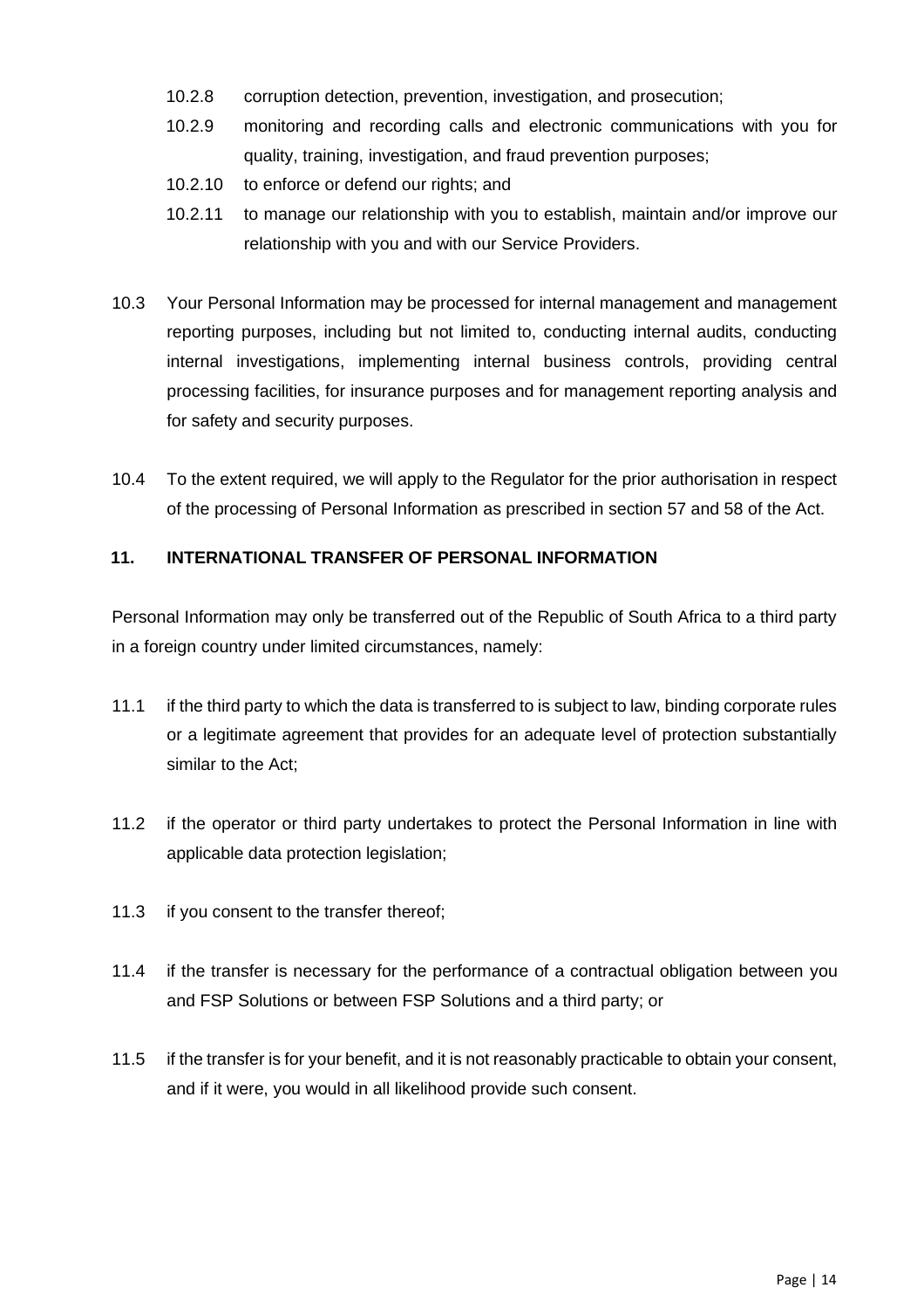#### **12. INCIDENT MANAGEMENT PLAN**

- 12.1. In ensuring the safety of all information processed by FSP Solutions, it is vital to anticipate any potential breaches. As such we have compiled a Risk Assessment thereby identifying potential risks we are exposed to.
- 12.2. Although FSP Solutions take every reasonable precaution to protect Personal Information from theft, unauthorised access, and disruption of services we cannot guarantee that the processing of Personal Information would never be subject to theft or unauthorised access.
- 12.3. Our security controls are designed to an appropriate level of data confidentiality, integrity, and availability.
- 12.4. Steps FSP Solutions implement following a data breach:
	- 12.4.1 If any employee of FSP Solutions becomes aware of a data breach of any kind, they are required to report it **immediately** to their direct supervisor alternatively someone in a management position.
	- 12.4.2 The appropriate supervisor and / or manager will then inform the Information Officer of the breach and the IT Security team will be advised accordingly as well.
	- 12.4.3 The IT Security team will take the following appropriate measures:
		- 12.4.3.1 Identify the type of breach that has occurred and identify the affected systems or applications, thereby establishing the appropriate steps to take.
		- 12.4.3.2 Containment of the compromised system or application. For example: should a ransomware attack occur, the immediate action involved would be to shut the entire network down to prevent any further damage;
		- 12.4.3.3 Determine the point of origin of the breach. Network administrators are to comb through archived traffic for anomalies and signs of problems to determine the point of origin and contact;
		- 12.4.3.4 Assess the extent of the damage and further possible vulnerabilities, and act accordingly;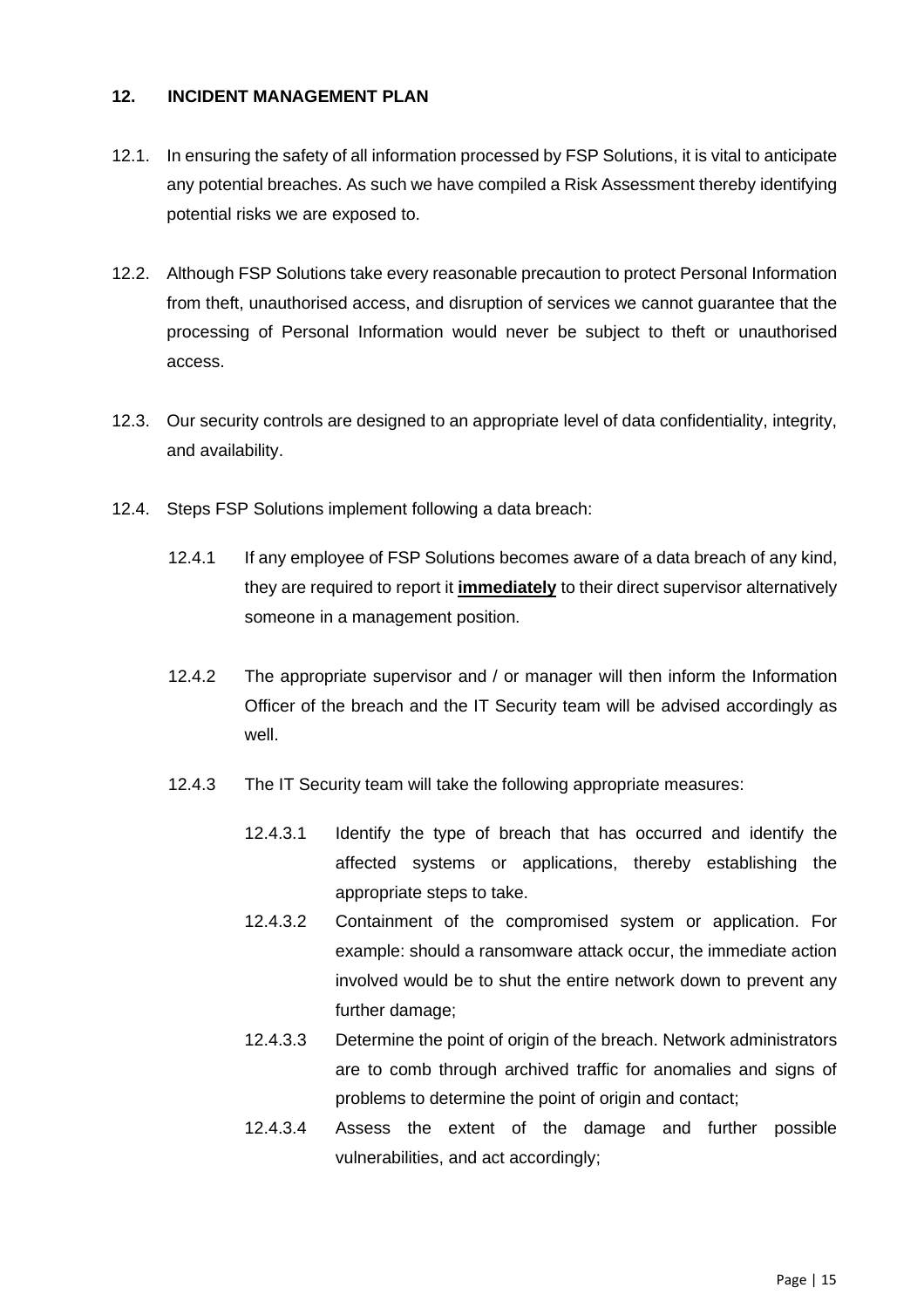- 12.4.3.5 Change all network access credentials;
- 12.4.3.6 Restore services, for example, if the network has been shut down the due to a ransomware attack, they would need to reinstate the network, re-establish access to the network and ensure it is safe to restore the network again.
- 12.4.4 In the event of a breach, we will notify the relevant / affected parties, such as clients, suppliers and all other stakeholders involved, immediately when becoming aware of the breach.
- 12.4.5 FSP Solutions will ensure that all details pertaining to the incident will be accurately recorded and investigated in order to ascertain what lead to the incident and in order to improve on its security control measures thereby prohibiting such occurrence in the future.
- 12.4.6 The matter will be investigated in detail and adequate feedback will be provided to all parties involved.
- 12.4.7 Appropriate action will be taken against the faulting party involved, if required, i.e., disciplinary action if FSP Solutions staff members have breached confidentiality, or criminal charges will be brought against theft etc.
- 12.5. We regularly test our website, data centres, systems, and other assets for security vulnerabilities. We are committed to safeguarding all information we process and strive to improve our security control systems whenever we can.

#### **13. REMEDIES**

- 12.1 FSP Solutions has adopted an internal complaints procedure. As such, if you are of the opinion that your right to privacy has been infringed, you can follow the below complaints procedure:
	- 12.1.1 You can lodge your complaint in writing to the Information Officer or Deputy Information Officer by completing the attached Complaints form (**Appendix 3**).
	- 12.1.2 When the complaint is received, it will be validated and logged as a new complaint.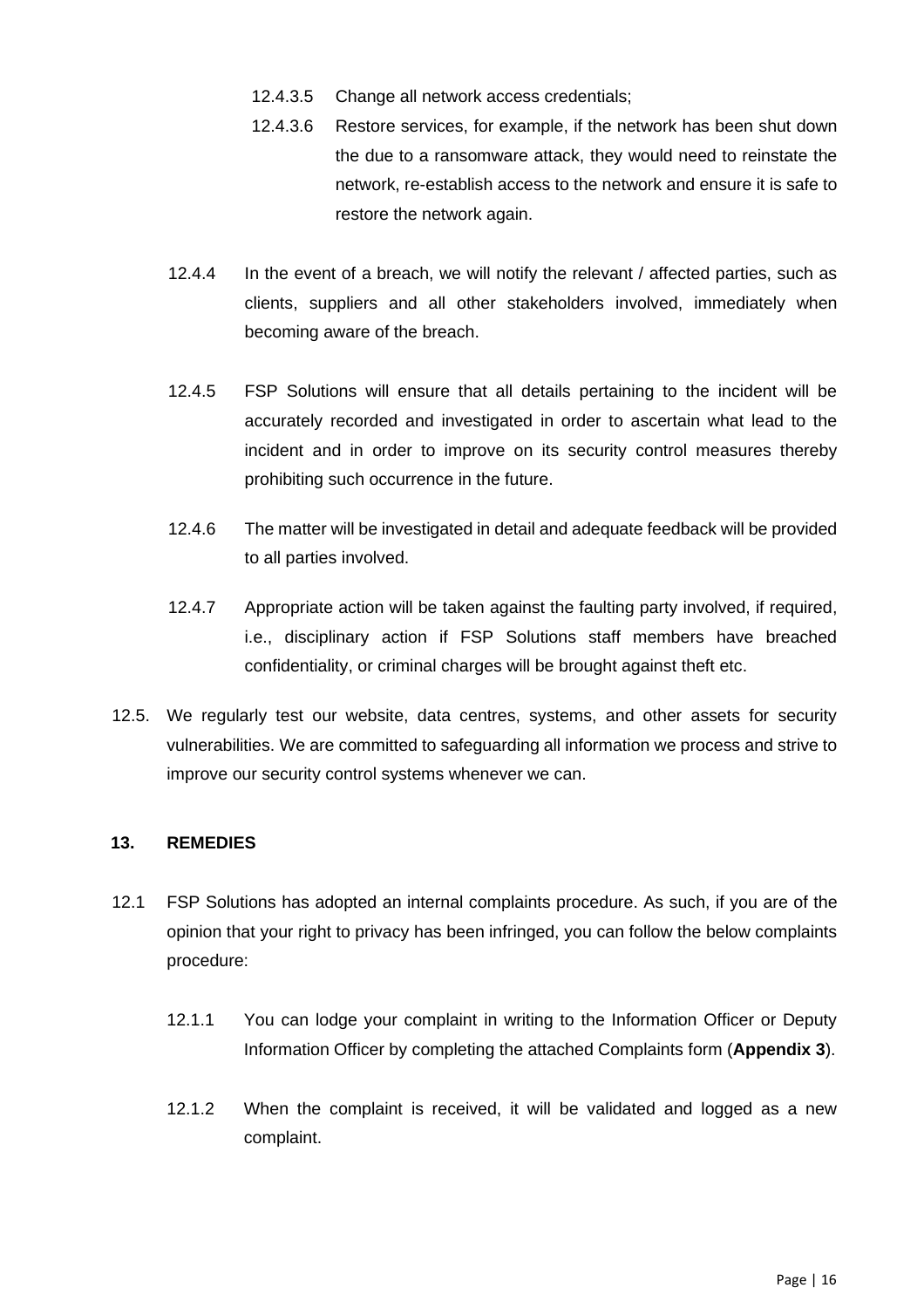- 12.1.3 We will acknowledge receipt of the complaint in writing within 5 working days of receipt thereof and take the necessary action and advise the complainant of the expected date of resolution.
- 12.1.4 The Information Officer or Deputy Information Officer will investigate the complaint to ascertain whether it can be resolved immediately or whether further time is required to resolve the matter.
- 12.1.5 A thorough investigation into the complaint will be conducted and adequate steps will be taken to address the complaint, which may include appropriate disciplinary action against FSP employees.
- 12.1.6 We will inform the complainant in writing of the resolution of the complaint and the outcome thereof withing 6 weeks.
- 12.2 Should you not be satisfied in the manner in which your complaint was dealt with, you may exercise such external remedies that are available to you such as submitting a complaint to the Regulator or seek legal redress.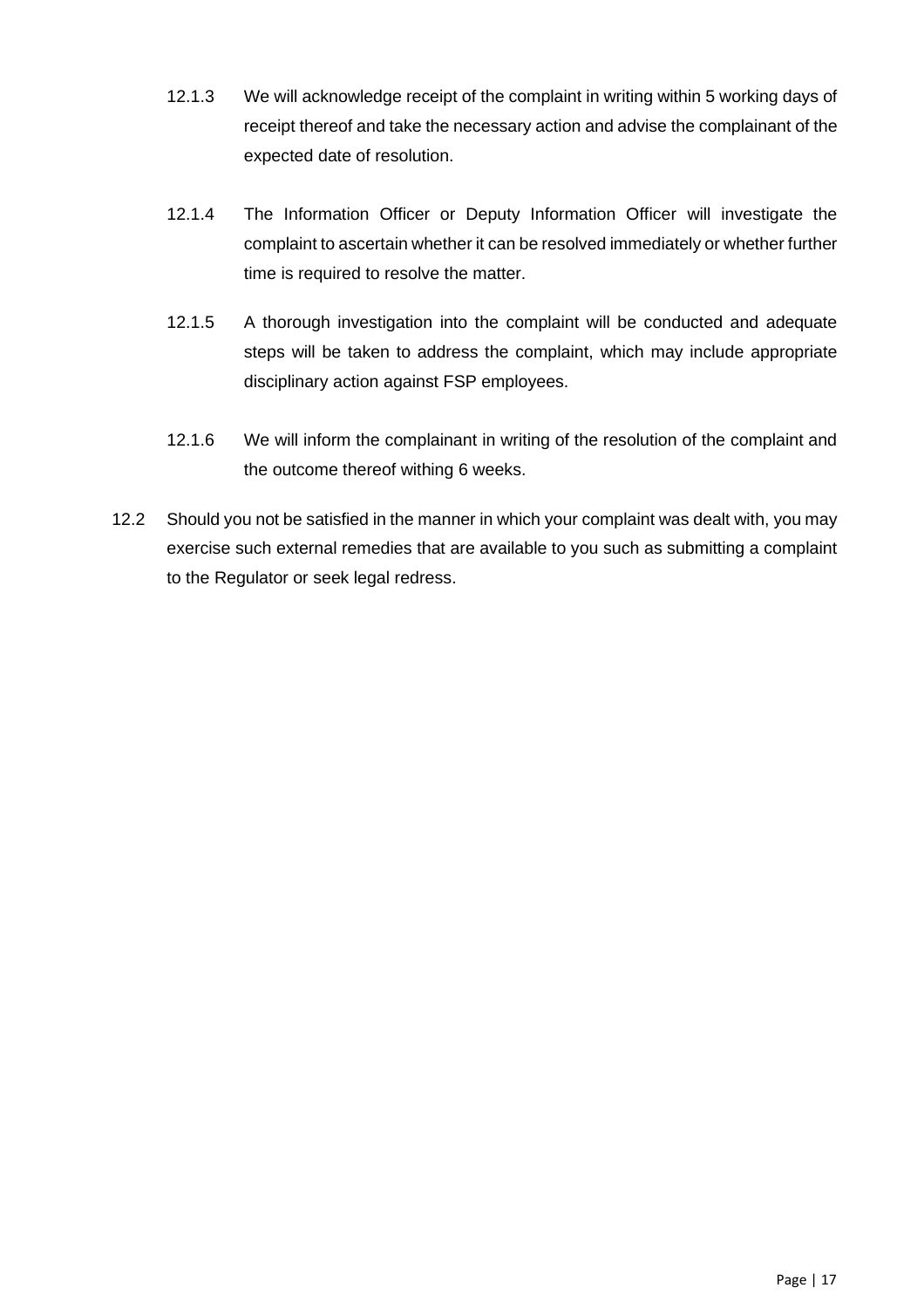# **OBJECTION TO THE PROCESSING OF PERSONAL INFORMATION IN TERMS OF SECTION 11(3) OF THE ACT**

\_\_\_\_\_\_\_\_\_\_\_\_\_\_\_\_\_\_\_\_\_\_\_\_\_\_\_\_\_\_\_\_\_\_\_\_\_\_\_\_\_\_\_\_\_\_\_\_\_\_\_\_\_\_\_\_\_\_\_\_\_\_\_\_\_\_\_\_\_\_\_\_\_\_\_\_

#### **Note:**

- 1. Affidavits or other documentary evidence, as applicable in support of the objection, may be attached.
- 2. If the space provided for in this Form is inadequate, submit information as an annexure to this form and sign each page.
- 3. Complete as applicable.

| A: YOUR DETAILS                         |  |
|-----------------------------------------|--|
| Name(s) and surname:                    |  |
| Identity Number:                        |  |
| Residential and postal address:         |  |
|                                         |  |
| Contact number(s):                      |  |
| E-mail address:                         |  |
|                                         |  |
| <b>B: DETAILS OF RESPONSIBLE PARTY</b>  |  |
| Name(s) and surname/ registered name of |  |
| employee:                               |  |
| <b>Business address:</b>                |  |
|                                         |  |
| Contact number(s):                      |  |

# **C: REASONS FOR OBJECTION IN TERMS OF SECTION 11(1)(d) to (f) AS SET OUT BELOW**

Personal Information may only be processed if:

- a. processing protects a legitimate interest of the Data Subject;
- b. processing is necessary for the proper performance of a public law duty by a public body; or
- c. processing is necessary for pursuing the legitimate interests of the responsible party or of a third party to whom the information is supplied.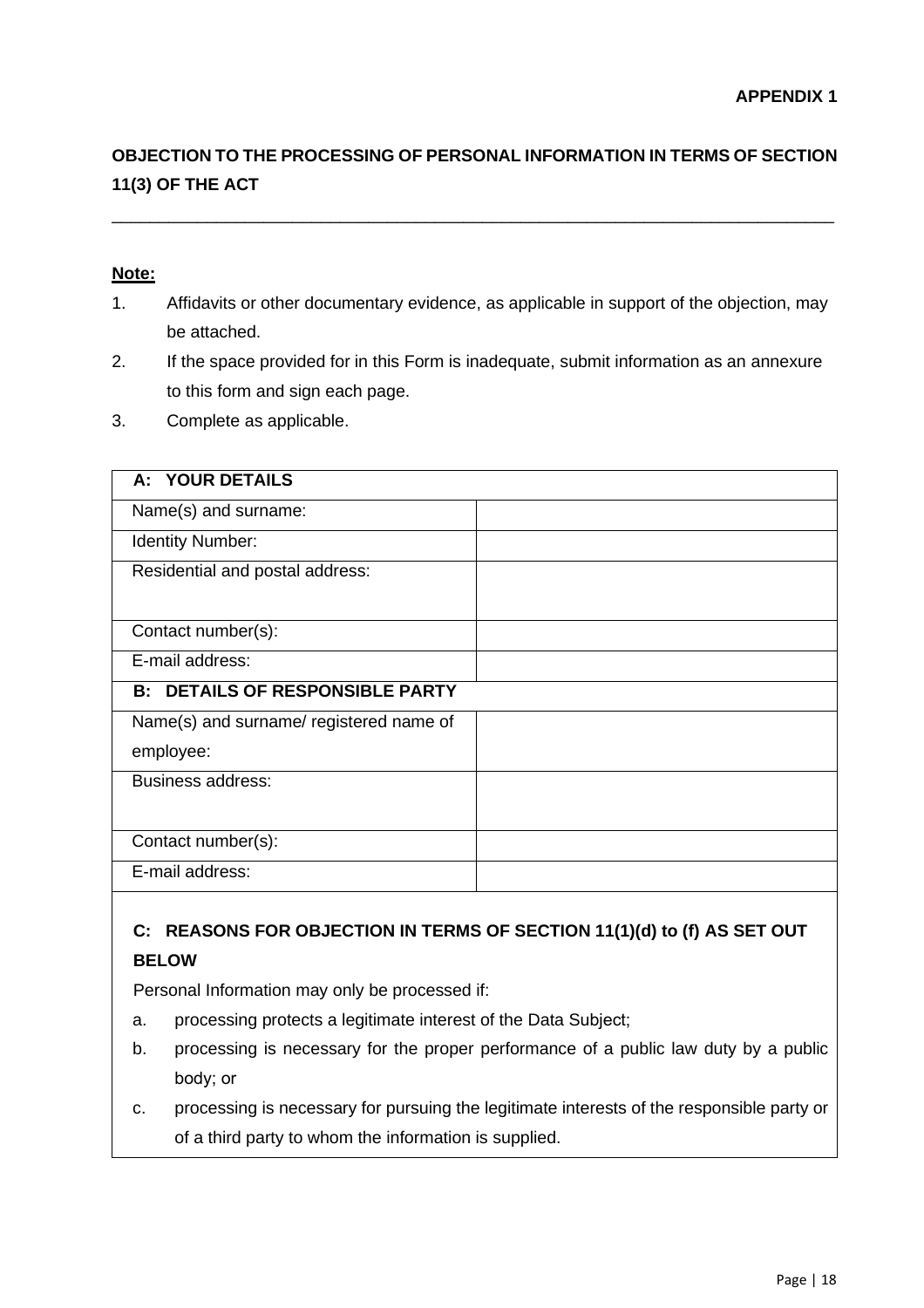Signed at \_\_\_\_\_\_\_\_\_\_\_\_\_\_\_\_\_\_\_\_\_\_\_\_\_\_ on this\_\_\_\_\_\_\_ day of\_\_\_\_\_\_\_\_\_\_\_\_\_\_\_\_\_\_20\_\_\_

**SIGNATURE**

\_\_\_\_\_\_\_\_\_\_\_\_\_\_\_\_\_\_\_\_\_\_\_\_\_\_\_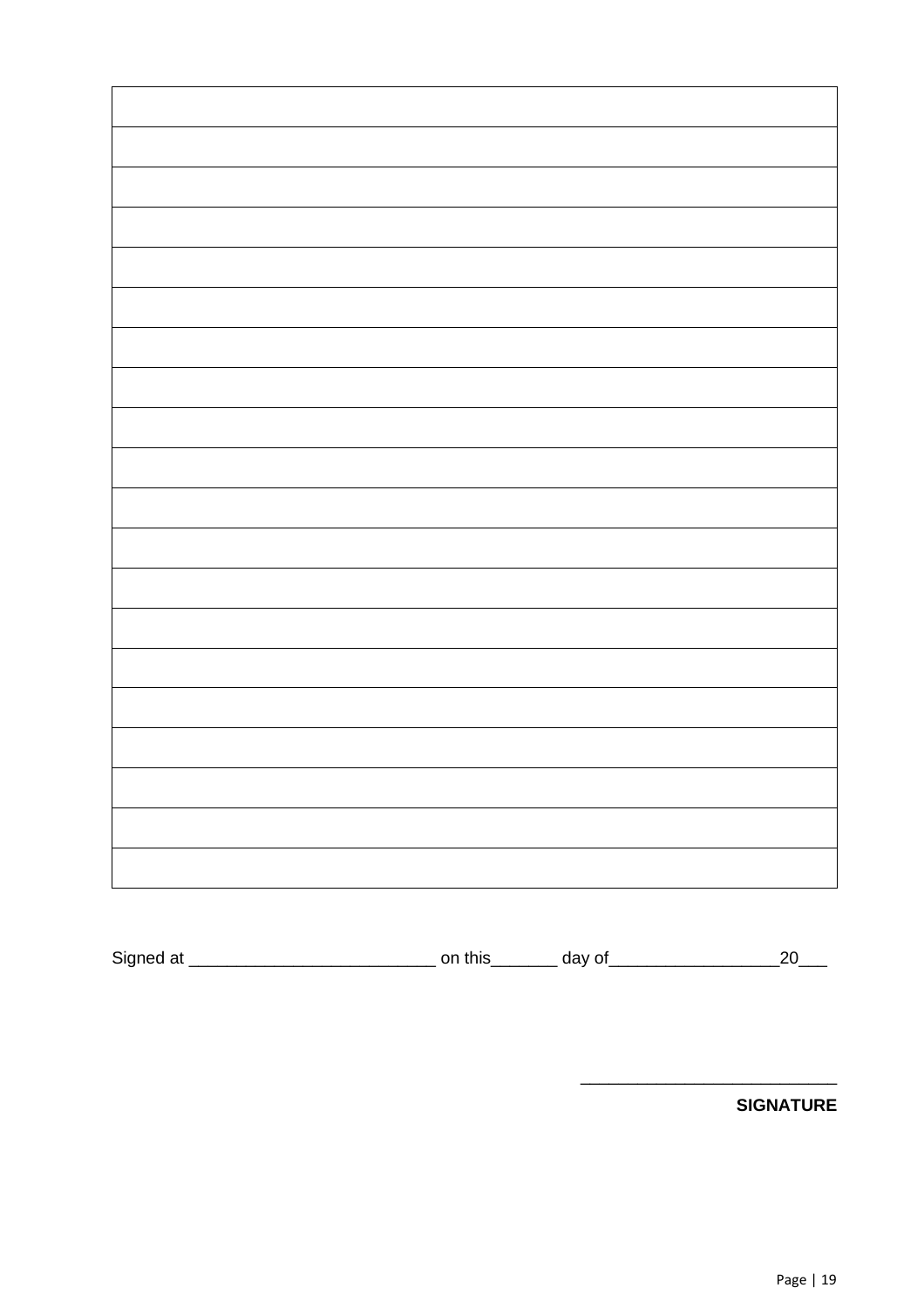**REQUEST FOR CORRECTION OR DELETION OF PERSONAL INFORMATION OR DESTROYING OR DELETION OF RECORD OF PERSONAL INFORMATION IN TERMS OF SECTION 24(1) OF THE ACT** 

\_\_\_\_\_\_\_\_\_\_\_\_\_\_\_\_\_\_\_\_\_\_\_\_\_\_\_\_\_\_\_\_\_\_\_\_\_\_\_\_\_\_\_\_\_\_\_\_\_\_\_\_\_\_\_\_\_\_\_\_\_\_\_\_\_\_\_\_\_\_\_\_\_\_\_\_

#### **Note:**

- 1. Affidavits or other documentary evidence as applicable in support of the request may be attached.
- 2. If the space provided for in this form is inadequate, submit information as an annexure to this form and sign each page.
- 3. Complete as applicable.

#### **Mark the appropriate box with an "X".**



Correction or deletion of the Personal Information which is in possession or under the control of FSP Solutions.



Destroying or deletion of a record of Personal Information which is in possession or under the control of FSP Solutions and who is no longer authorised to retain the record of information.

| A: YOUR DETAILS                         |  |
|-----------------------------------------|--|
| Name(s) and surname:                    |  |
| Identity Number:                        |  |
| Residential and postal address:         |  |
| Contact number(s):                      |  |
| E-mail address:                         |  |
| <b>B: DETAILS OF RESPONSIBLE PARTY</b>  |  |
| Name(s) and surname/ registered name of |  |
| employee:                               |  |
| <b>Business address:</b>                |  |
| Contact number(s):                      |  |
| E-mail address:                         |  |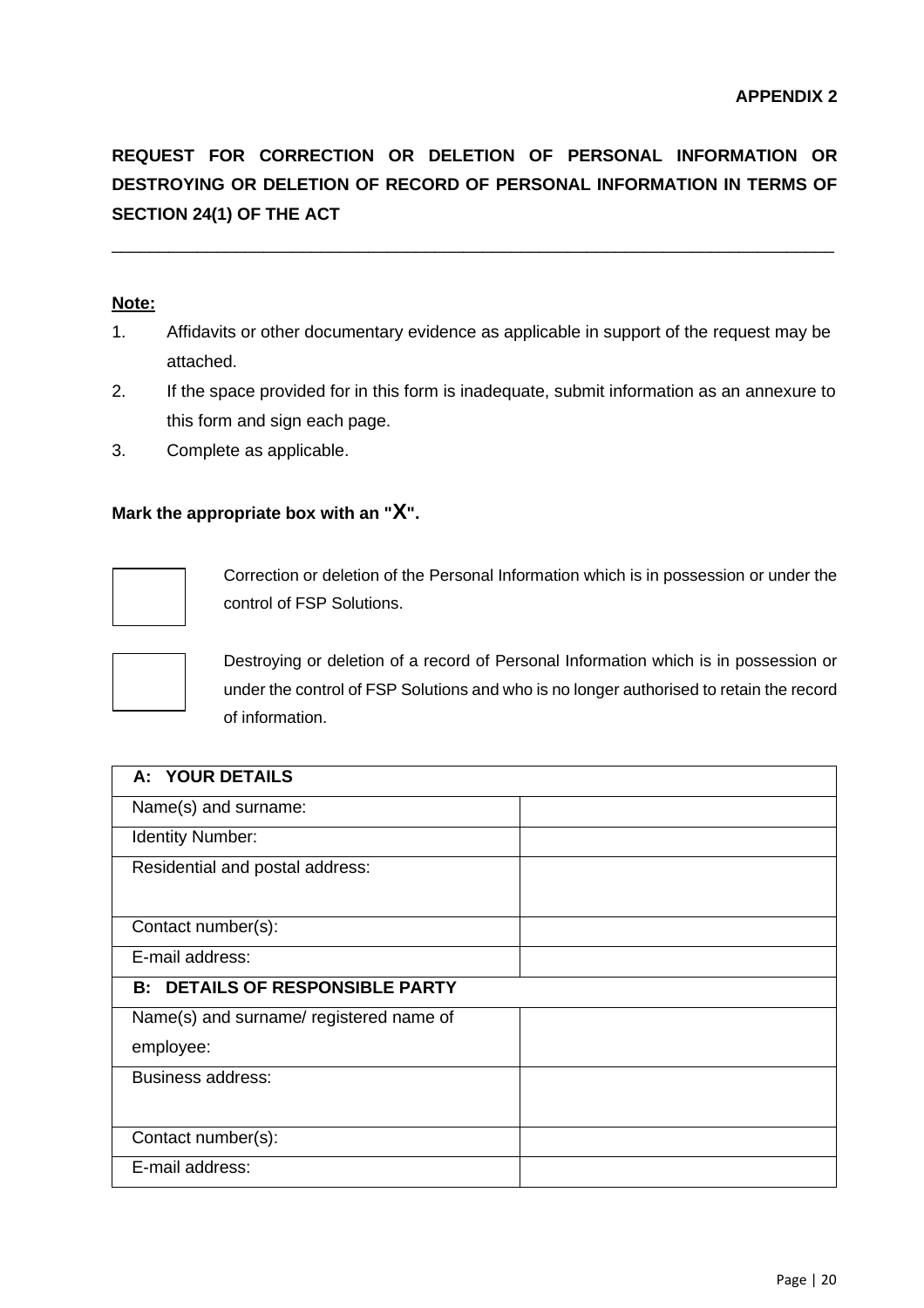| C: INFORMATION TO BE CORRECTED/DELETED/ DESTRUCTED/ DESTROYED            |
|--------------------------------------------------------------------------|
|                                                                          |
|                                                                          |
|                                                                          |
|                                                                          |
|                                                                          |
|                                                                          |
|                                                                          |
|                                                                          |
| D: REASONS FOR CORRECTION OR DELETION OF THE PERSONAL INFORMATION        |
| WHICH IS IN POSSESSION OR UNDER THE CONTROL OF FSP SOLUTIONS; AND OR     |
| REASONS FOR DESTRUCTION OR DELETION OF A RECORD OF PERSONAL              |
| <b>INFORMATION WHICH FSP SOLUTIONS IS NO LONGER AUTHORISED TO RETAIN</b> |
|                                                                          |
|                                                                          |
|                                                                          |
|                                                                          |
|                                                                          |
|                                                                          |
|                                                                          |
|                                                                          |
|                                                                          |
|                                                                          |
|                                                                          |

| Signed<br>w<br>. . | -- | المستقلة المتنازل<br>٦r |  |  |
|--------------------|----|-------------------------|--|--|
|--------------------|----|-------------------------|--|--|

**SIGNATURE**

\_\_\_\_\_\_\_\_\_\_\_\_\_\_\_\_\_\_\_\_\_\_\_\_\_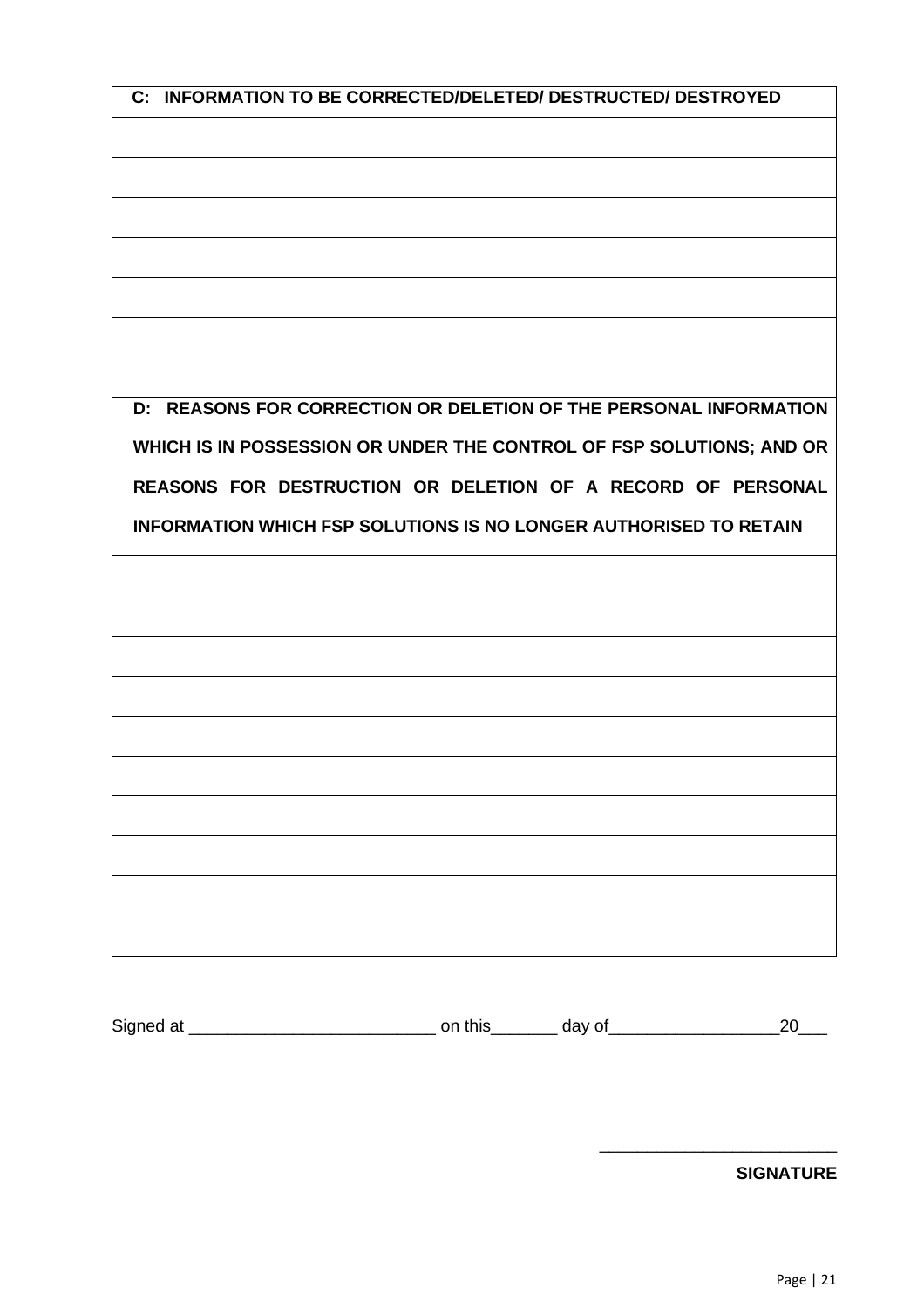#### **COMPLAINT FORM**

#### **Note:**

1. Affidavits or other documentary evidence as applicable in support of the request may be attached.

\_\_\_\_\_\_\_\_\_\_\_\_\_\_\_\_\_\_\_\_\_\_\_\_\_\_\_\_\_\_\_\_\_\_\_\_\_\_\_\_\_\_\_\_\_\_\_\_\_\_\_\_\_\_\_\_\_\_\_\_\_\_\_\_\_\_\_\_\_\_\_\_\_\_\_\_

- 2. If the space provided for in this form is inadequate, submit information as an annexure to this form and sign each page.
- 3. Complete as applicable.

## **Mark the appropriate box with an "X".**



Right to privacy has been breached.



Your Personal Information has been mishandled.

| A: YOUR DETAILS                         |  |
|-----------------------------------------|--|
| Name(s) and surname:                    |  |
| Identity Number:                        |  |
| Residential and postal address:         |  |
| Contact number(s):                      |  |
| E-mail address:                         |  |
| <b>B: DETAILS OF RESPONSIBLE PARTY</b>  |  |
| Name(s) and surname/ registered name of |  |
| employee:                               |  |
| <b>Business address:</b>                |  |
| Contact number(s):                      |  |
| E-mail address:                         |  |